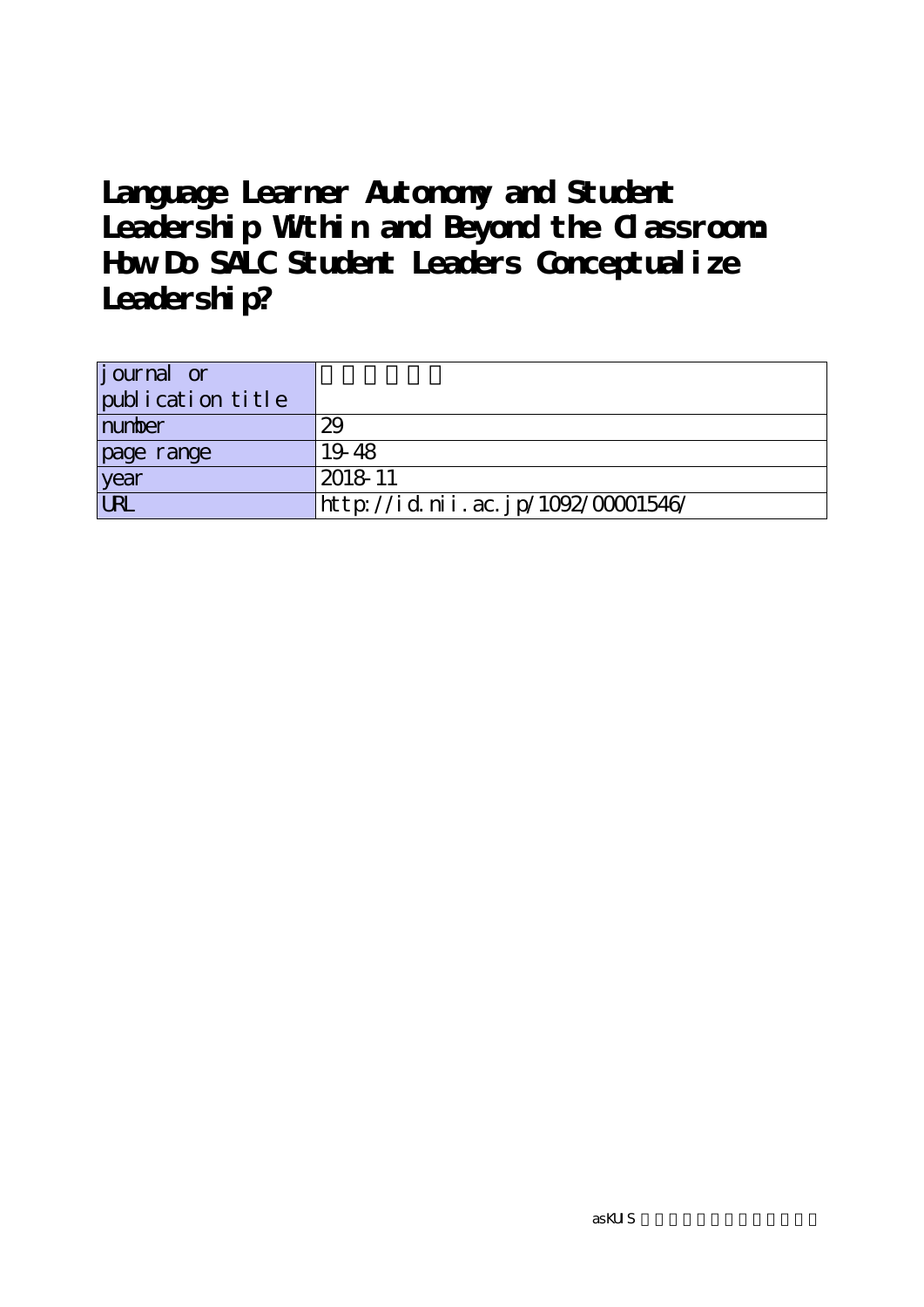# **Language Learner Autonomy and Student Leadership Within and Beyond the Classroom: How Do SALC Student Leaders Conceptualize Leadership?**

**Kevin Knight Jo Mynard** 

#### **Abstract**

This paper investigates beliefs about student leadership in a self-access learning center (SALC). Knight (2015, p. 84) categorizes leadership as a conceptualization: "A key to understanding leadership is to recognize that leadership is itself a conceptualization drawing on a number of positions, experiences, practices and ideologies." In order to investigate beliefs about leadership, an extended questionnaire administered to student leaders (peer advisors) was used, and the research questions included: (1) *How do peer advisors conceptualize leadership?* and (2) *How do they conceptualize peer advising in terms of leadership?* In order to explore these research questions, the researchers draw upon Knight's (2015, 2017) innovative discourse analytical approach to metaphor analysis adapted from Cameron (2003, 2007). Viewing leadership in terms of "communication" and "creation" (Knight, 2013, Knight & Candlin, 2015) may illuminate the connections between 1) leadership and 2) the advising activities of SALC peer advisors (PAs). The researchers discuss how the research approach may contribute to a training program for SALC PAs and the transformation of the SALC into a "center for creative leadership."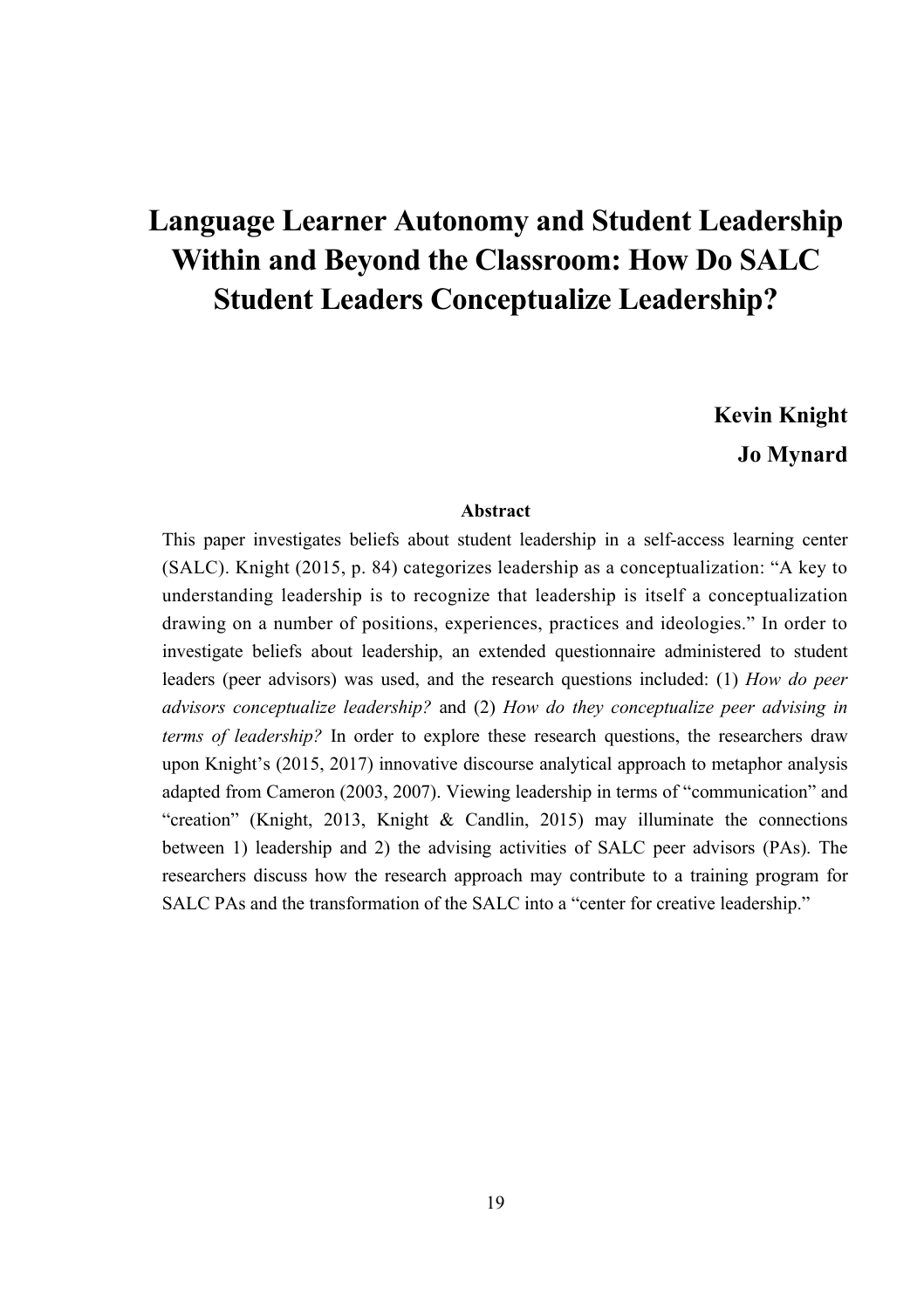## **Introduction/Overview**

This paper investigates beliefs about student leadership in a self-access learning center (SALC). Knight (2015, p. 84) categorizes leadership as a conceptualization: "A key to understanding leadership is to recognize that leadership is itself a conceptualization drawing on a number of positions, experiences, practices and ideologies." In order to investigate beliefs about leadership, an extended questionnaire administered to student leaders (peer advisors) was used, and the research questions addressed the following: (1) *How do peer advisors conceptualize leadership?* and (2) *How do they conceptualize peer advising in terms of leadership?* In order to explore these conceptualizations, we draw upon Knight's (2015, 2017) innovative discourse analytical approach to metaphor analysis adapted from Cameron (2003, 2007). In our discussion (section 5), we conclude that leadership conceptualized in terms of "communication" and "creation" (Knight, 2013, Knight & Candlin, 2015) illuminates the connections between 1) leadership and 2) the advising activities of SALC peer advisors (PAs). In this paper, we argue that KUIS PAs would benefit from leadership and coaching training that is related to SALC advising practices.

#### **Background1**

j

The research takes place in the context of the self-access learning center (SALC) on the campus of Kanda University of International Studies (KUIS) in Chiba, Japan. The original SALC was established in 2001, but moved into a purpose-built facility in 2003. The current SALC is the third iteration and was established in April 2017 to expand the services and offer more opportunities for students. The mission of the KUIS SALC is "to foster lifelong learner autonomy" by supporting learners in:

<sup>&</sup>lt;sup>1</sup> This section of the paper replicates and adapts parts of Knight (2017b).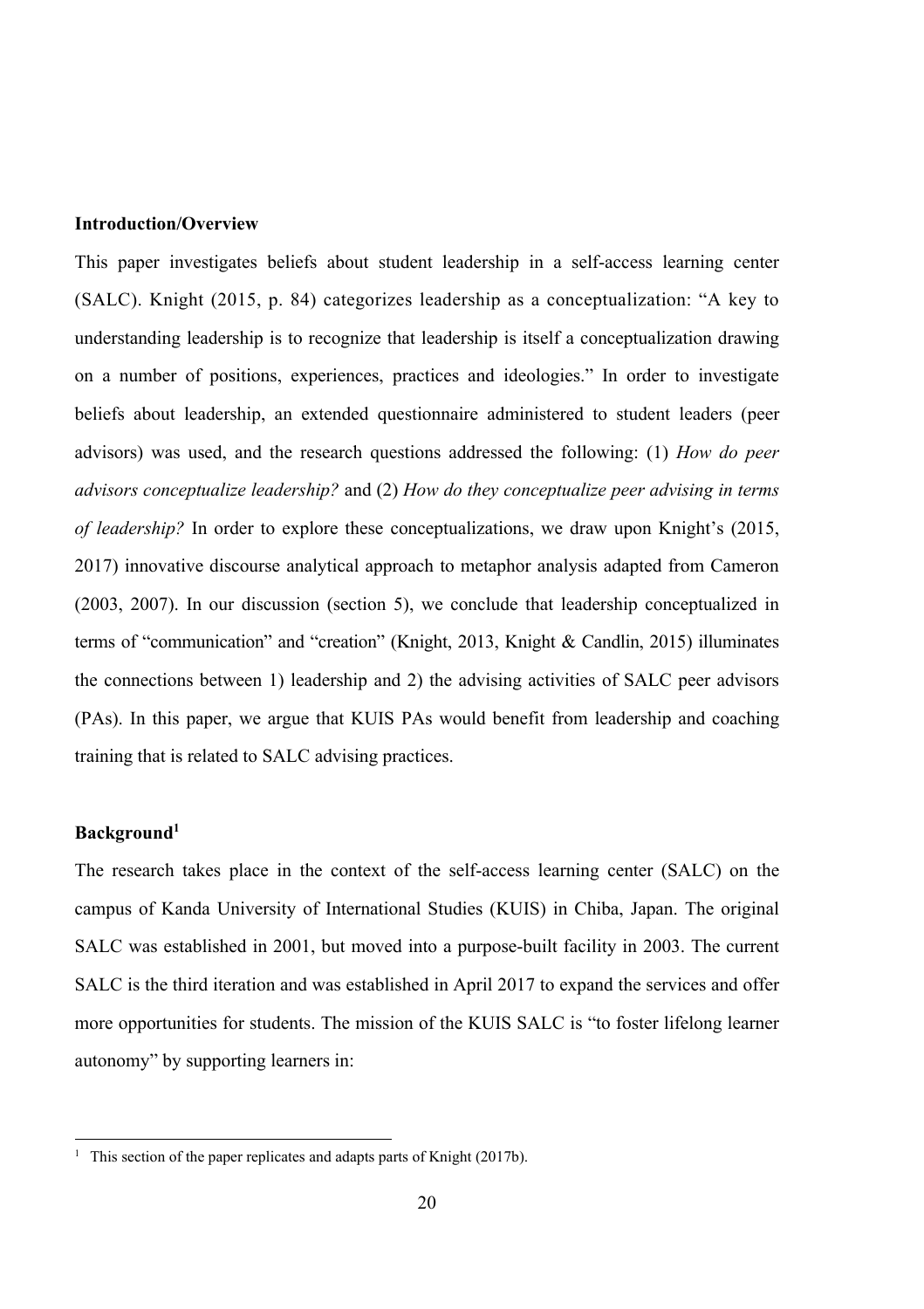- utilizing appropriate communities, spaces, and resources for learning
- maximizing their opportunities for interdependence and interaction with others
- becoming more aware and in control of their learning processes
- achieving their language-learning and other goals
- becoming confident language users
- developing language skills for future study and careers
- developing leadership skills

## (SALC website, 2018)

There are various ways in which the SALC team achieves this mission, but in this paper, we focus on the final goal – developing leadership skills – as this is a relatively new addition. The leadership goal was originally added in 2016 in consultation with the university's chairman, and although leadership opportunities for students did certainly exist in the SALC at that time, it needed a more focused investigation. One way in which leadership approaches and possibilities were introduced to the SALC team was via the SALC Advisory Board. The SALC Advisory Board, which is made up of representatives of different departments at KUIS, guides the direction of the SALC to ensure that it supports KUIS students. The Board meetings provide opportunities for departments to hear updates from the SALC, participate in discussions about its directions, and offer suggestions to improve SALC services for students. The SALC Advisory Board meeting in September 2017 included a PowerPoint presentation (Knight, 2017a) that proposed leadership development for KUIS students through (domestic and international) consulting programs in the KUIS SALC. Knight (2017b) explores the creation and implementation of his proposal and the related programs as Scollon's (2001) *nexus of practice*.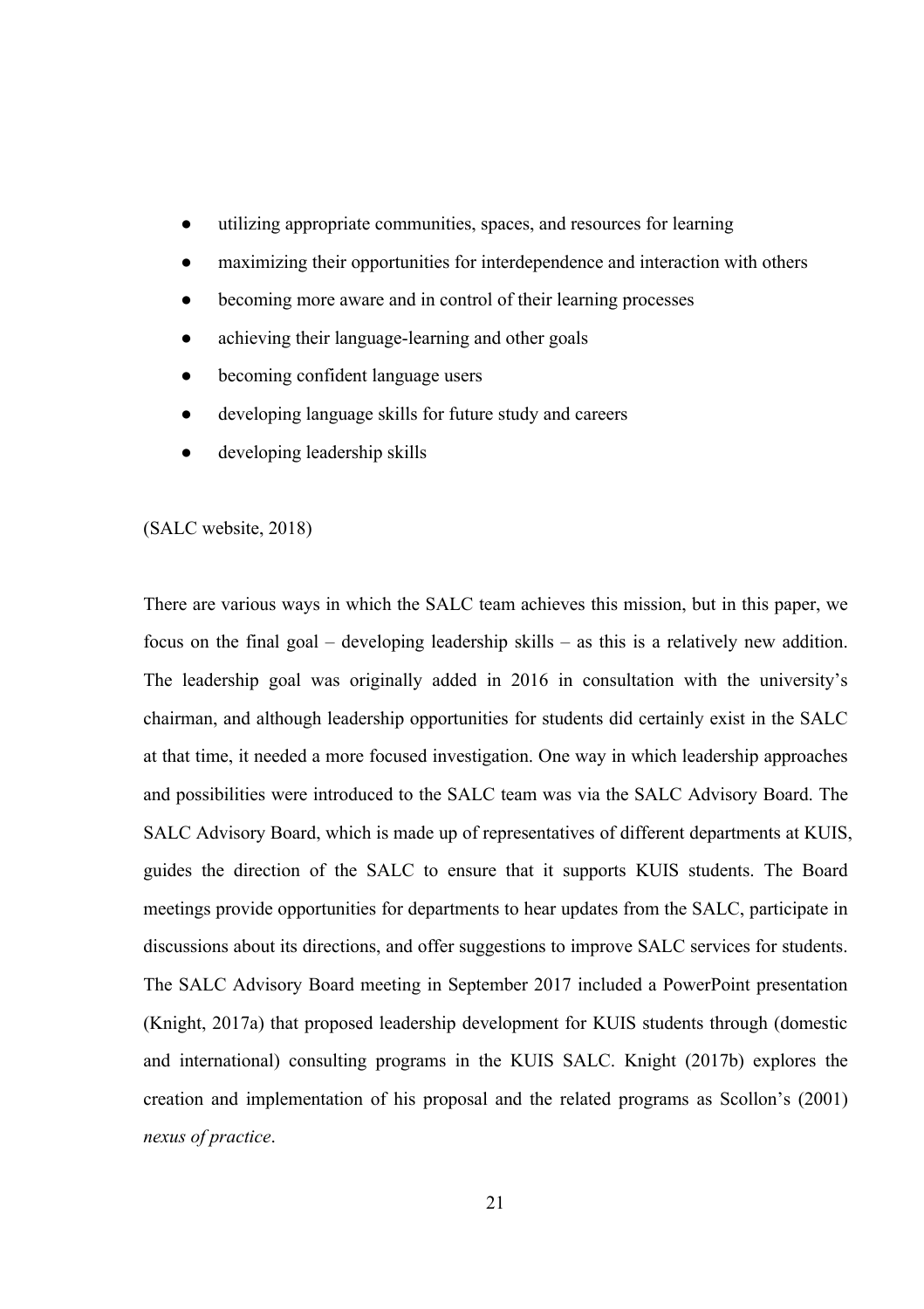Scollon and Scollon (2004, p. 159) define a nexus of practice as "the point at which historical trajectories of people, places, discourses, ideas, and objects come together to enable some action which in itself alters those historical trajectories in some way as those trajectories emanate from this moment of social action." Jones and Norris (2005, p. 5) discuss a nexus of practice in terms of Scollon's (2001) mediated discourse analysis (MDA):

> MDA strives to preserve the complexity of the social situation. It provides a way of understanding how all of the objects and all of the language and all of the actions taken with these various mediational means intersect at a *nexus* of multiple social practices and the trajectories of multiple histories and storylines that reproduce social identities and social groups….

A nexus of practice can be investigated with a nexus analysis. The nexus analysis approach provides for the exploration of social power, mediated actions, and cultural patterns. Three guiding questions for conducting a nexus analysis are representative of critical discourse analysis (CDA), interactional sociolinguistics, and linguistic anthropology (Scollon  $&$ Scollon, 2004, pp. 173-175):

- 1. How are social power interests produced [and reproduced] in this discourse?
- 2. What positions and alignments are participants taking up in relationship to each other, to the discourses in which they are involved, the places in which these discourses occur, and to the mediational means they are using, and the mediated actions which they are taking?
- 3. How are sociocultural or historical thought or cultural patterns [expressed] in the language and its genres and registers providing a template for the mediated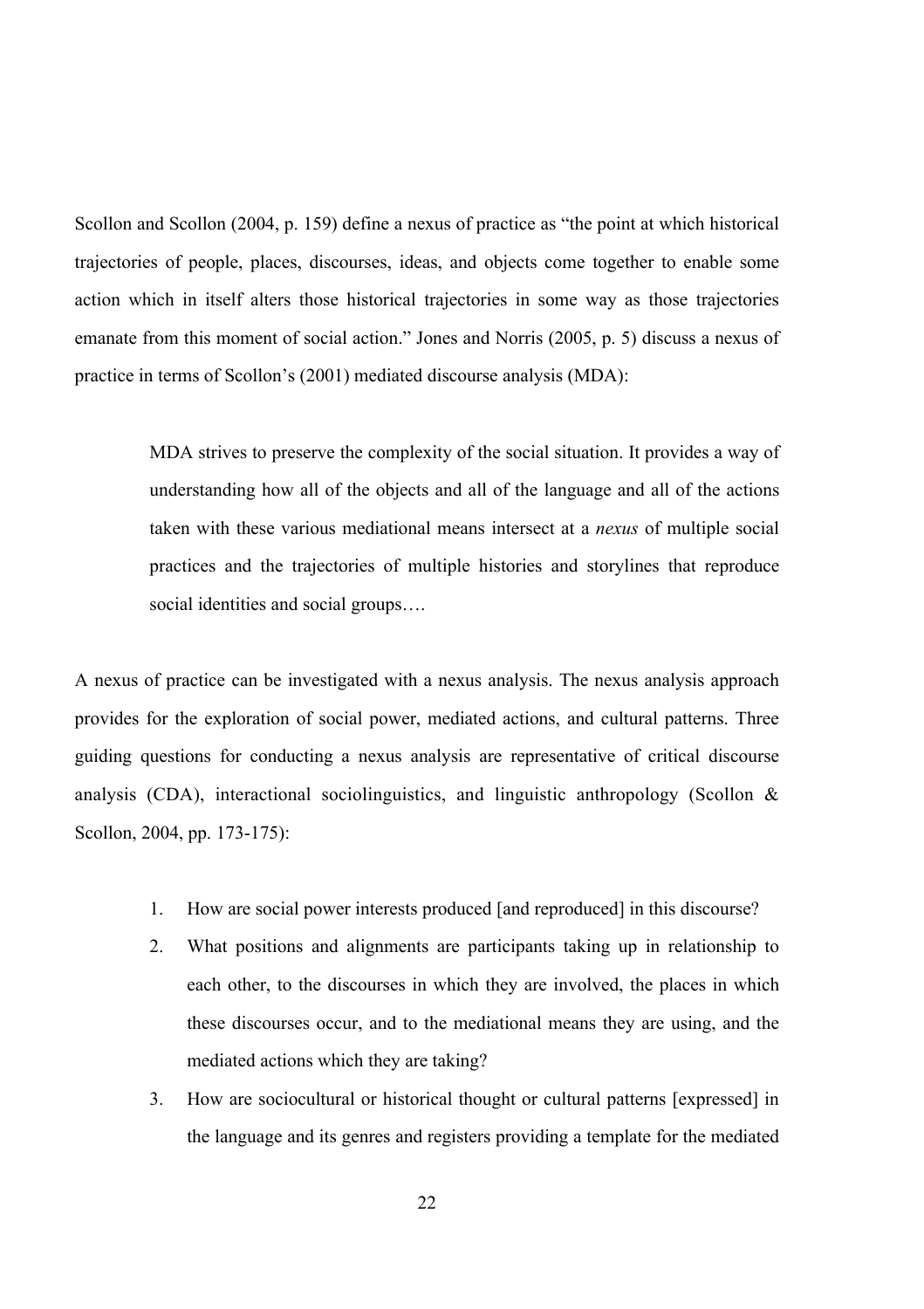actions of participants in the nexus of practice?

The nexus analysis approach illuminates how and why storylines and histories intersected in the creation and delivery of the proposal for consulting programs for leadership development in the KUIS SALC, and Knight (2017a, slides 16-17) lists seven advantages of the proposed consulting programs including:

- Leadership experience for students (who are thinking/doing as well as becoming/being) - When program participants are acting as consultants and giving recommendations to the SALC administrators, they are communicating (and competing) as leaders to "create a vision"…
- The SALC could become a global leader in leadership development. In this connection, the KUIS SALC could become a model for others (individuals and institutions) interested in such leadership development.

It is important to consider how effective such consulting programs would be for leadership development. Nohria and Khurana (2010, p. 7) of Harvard Business School identify "a set of dualities that…seem to be at the heart of research on leadership" including a dyad focused on "leader development."

- a. Leader development should be thought of in terms that emphasize leaders' capacity for *thinking and doing* (which puts an emphasis on various competencies).
- b. Leader development should be thought of in terms that emphasize leaders' capacity of *becoming and being* (which puts an emphasis on an evolving identity).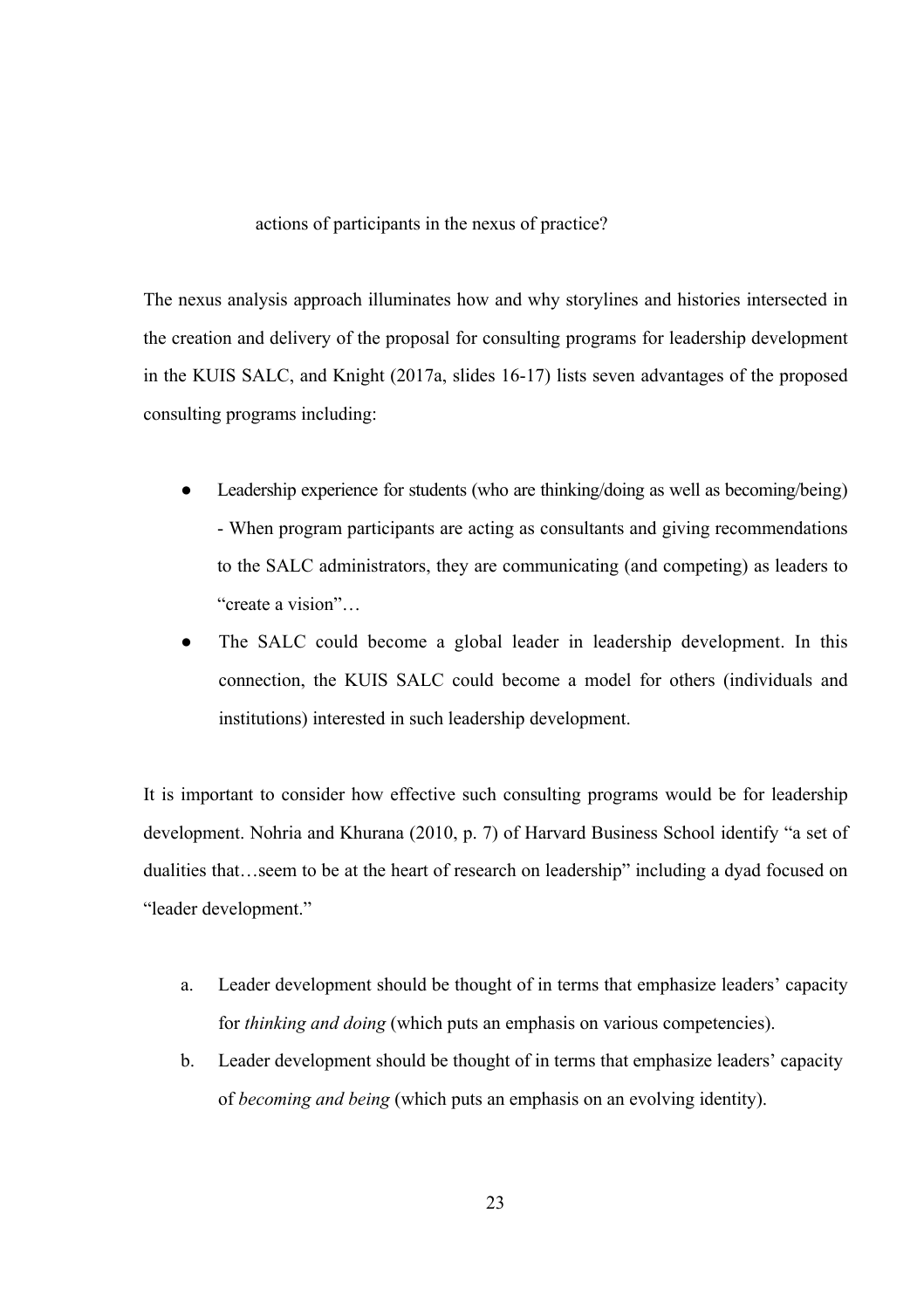These two approaches to leadership development are both inherent in the consulting programs proposed for the KUIS SALC. Further, Knight's conceptualization of leadership as involving communication for creating and achieving visions reflects the mission of the KUIS SALC (i.e., empowering KUIS students for "achieving their language-learning and other goals, becoming confident language users, developing language skills for future study and careers, and developing leadership skills"). In a *TESOL Blog* post, Knight (2016) writes: "Leadership and learner autonomy are both focused on 'achieving your dreams'!"

#### **The role of peer advisors (PAs) at KUIS**

Peer advisors (PAs) are students who are trained to support other learners with any aspect of university life. At KUIS, the PA role includes: helping students access campus resources, motivating and guiding, and introducing academic and life skills (Curry & Watkins, 2016). Benefits for advisees include developing confidence, learning tips and hints from a senior student, making friends, and also having the chance to talk to a peer in a less formal way than talking to a teacher or learning advisor. This kind of support often has positive impacts, for example increased student retention (Jacobi, 1991), and reduction in anxiety (Rodger & Tremblay, 2003). There are also several documented benefits for tutors, including the development of personal autonomy (Kao, 2012) and feeling a sense of achievement (Colvin & Ashman, 2001; Mynard & Almarzouqi, 2006). The training is conducted by senior learning advisors, lasts one semester and includes the introduction of reflective listening skills (Curry & Watkins, 2016). The contents of the training are summarized in Table 1.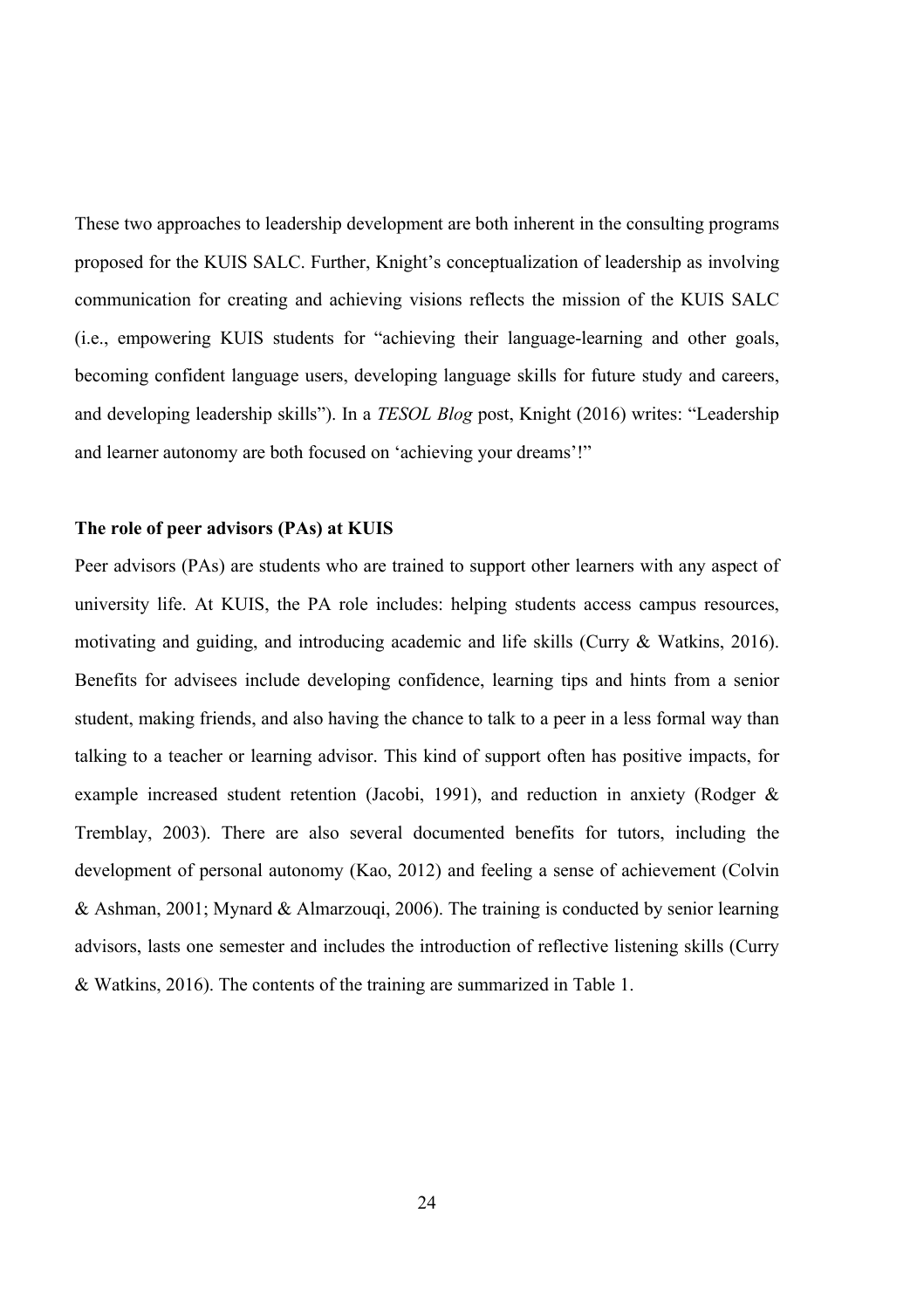**Table 1. Outline of the PA training (Curry & Watkins, 2016, p. 23-24)** 

|    | Contents                                                                                                                                                                                          |  |
|----|---------------------------------------------------------------------------------------------------------------------------------------------------------------------------------------------------|--|
| 1  | Understanding roles<br>(ethics/ difference between mentor and tutor/cultural sensibility/ learning styles/<br>assumptions re: good learners $\&$ good ways to learn, need for regular reflection) |  |
| 2  | Learner autonomy<br>(definitions $&$ principles – what does it mean to be an autonomous learner?)                                                                                                 |  |
| 3  | Self-reflection & self-assessment of strengths & weaknesses as a language learner                                                                                                                 |  |
| 4  | Advising skills<br>Active listening skills<br>Positive reinforcement techniques<br>Ouestioning                                                                                                    |  |
| 5  | Learning strategies for different skills                                                                                                                                                          |  |
| 6  | Learning resources for different skills                                                                                                                                                           |  |
| 7  | Campus resources                                                                                                                                                                                  |  |
| 8  | Anxiety, motivation, confidence                                                                                                                                                                   |  |
| 9  | Time management                                                                                                                                                                                   |  |
| 10 | Work contract and ongoing training                                                                                                                                                                |  |

## **SALC peer advisors' conceptualizations of leadership**

The conceptualization of leadership as "consulting" in section 1 refers to KUIS students in general taking on consulting roles in the SALC. In this paper, however, we focus on KUIS peer advisors (or PAs) in the SALC. In particular, we were interested in the following questions (Knight & Mynard, 2018):

1. How do SALC peer advisors conceptualize leadership?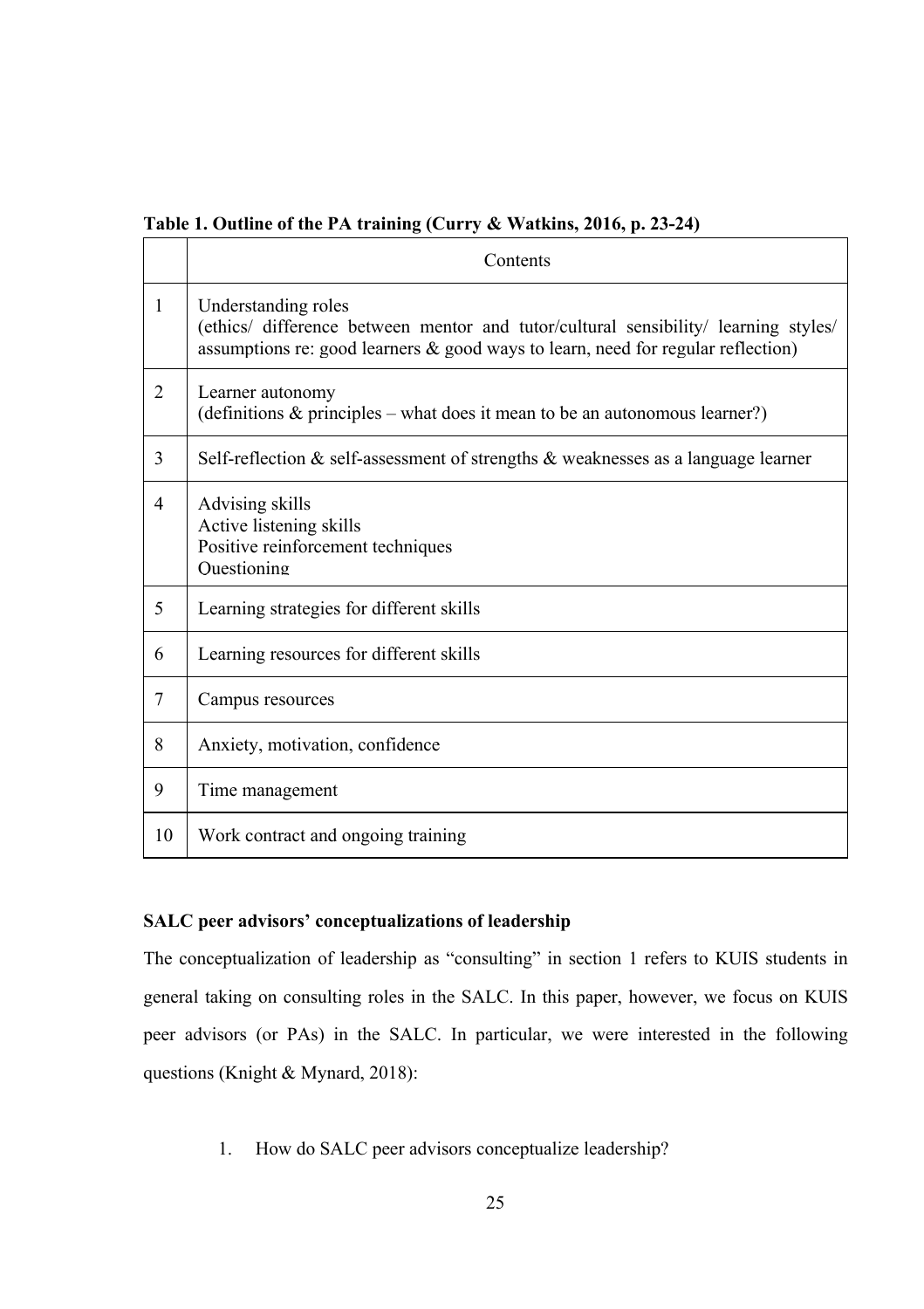- 2. How do SALC peer advisors conceptualize their roles as peer advisors?
- 3. To what extent do the conceptualizations of peer advising and leadership overlap and why? (which leads to the following questions)
- 4. What kind of leadership development should SALC peer advisors be given?
- 5. If a) learning, b) achieving goals, and c) leadership are closely connected, should SALC peer advisors be trained to develop self-directed learners into leaders (e.g., should PAs be trained as coaches, consultants, etc.)?

In order to address these questions, we followed Knight (2015) and replicated parts of his content, narrative, and metaphor analyses approaches in exploring the peer advisors' conceptualizations of a) leadership and b) peer advising.

#### **Participants**

Four out of the nine SALC peer advisors (PAs) accepted the invitation to participate in the research at the end of the academic year in 2018 and responded to the following instructions:

**Please type your responses to all of the questions below. Please attach the two photos (above) and your (typed only) responses (below) to an email to joanne-m@kanda.kuis.ac.jp by January 15, 2018** 

#### **Methods**

Our research methods were inspired by, reflected, and replicated in some cases, Knight's (2015) research as described in Knight and Candlin (2015, p. 27):

> …narratives concerning the leadership beliefs and communication experiences of 20 leaders drawn from the fields of business, law, government, medicine, sports,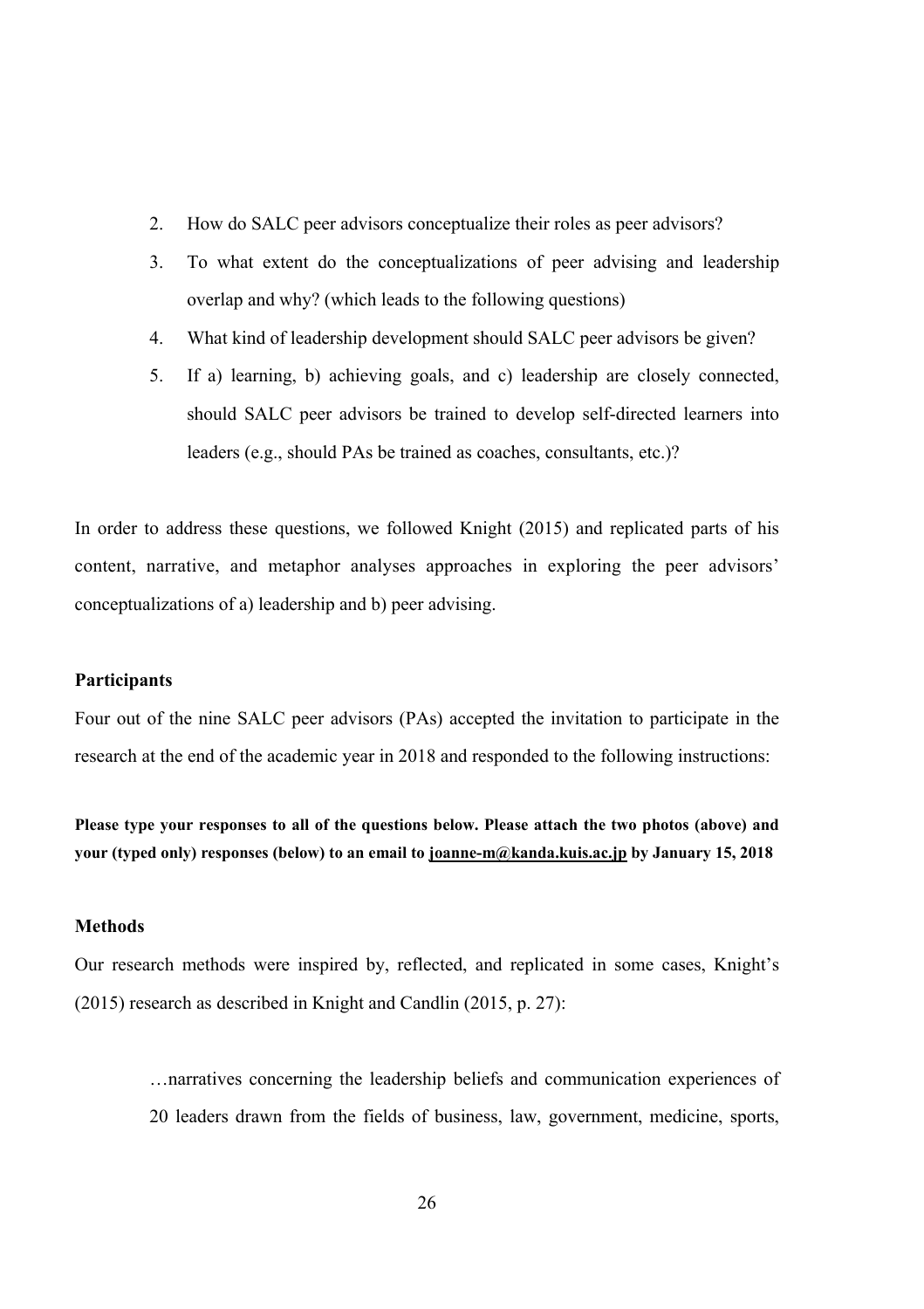counseling, and academia were collected through a process of semi-structured interviews (Grindsted, 2005) by Skype (audio only), by telephone, and face to face….The data were then analyzed following Talmy's precepts for such research interviews, viewing them in terms of a social practice (Talmy, 2011), which generated those personal narratives (Riessman, 2002) from the leaders...

The questions that appeared in the questionnaire were replicated and/or adapted from Knight (2015). The items that the participants were asked to complete could be categorized as a drawing of leadership, beliefs about leadership and peer advising, and a peer advising narrative. We viewed the data generated as having been "socially constructed" because the participants and researchers were interacting/communicating by means of the "questionnaire" even though the students completed the questionnaire alone. We created the questions/ instructions with a specific purpose in mind, which influenced and limited to an extent how the students responded; i.e., if we had asked different questions, we would have had different responses. There were also the professional relationships between the participants and Mynard and other KUIS SALC Learning Advisors that could have influenced the participants' responses, although the participants were completely free: 1) to not take part in the research and 2) to respond in the ways that they desired.

Following Knight (2015, 2017c), NVivo 11 was used to conduct two types of word frequency analyses on the leadership definitions submitted by the PAs.

- 1. Exact words
- 2. Generalizations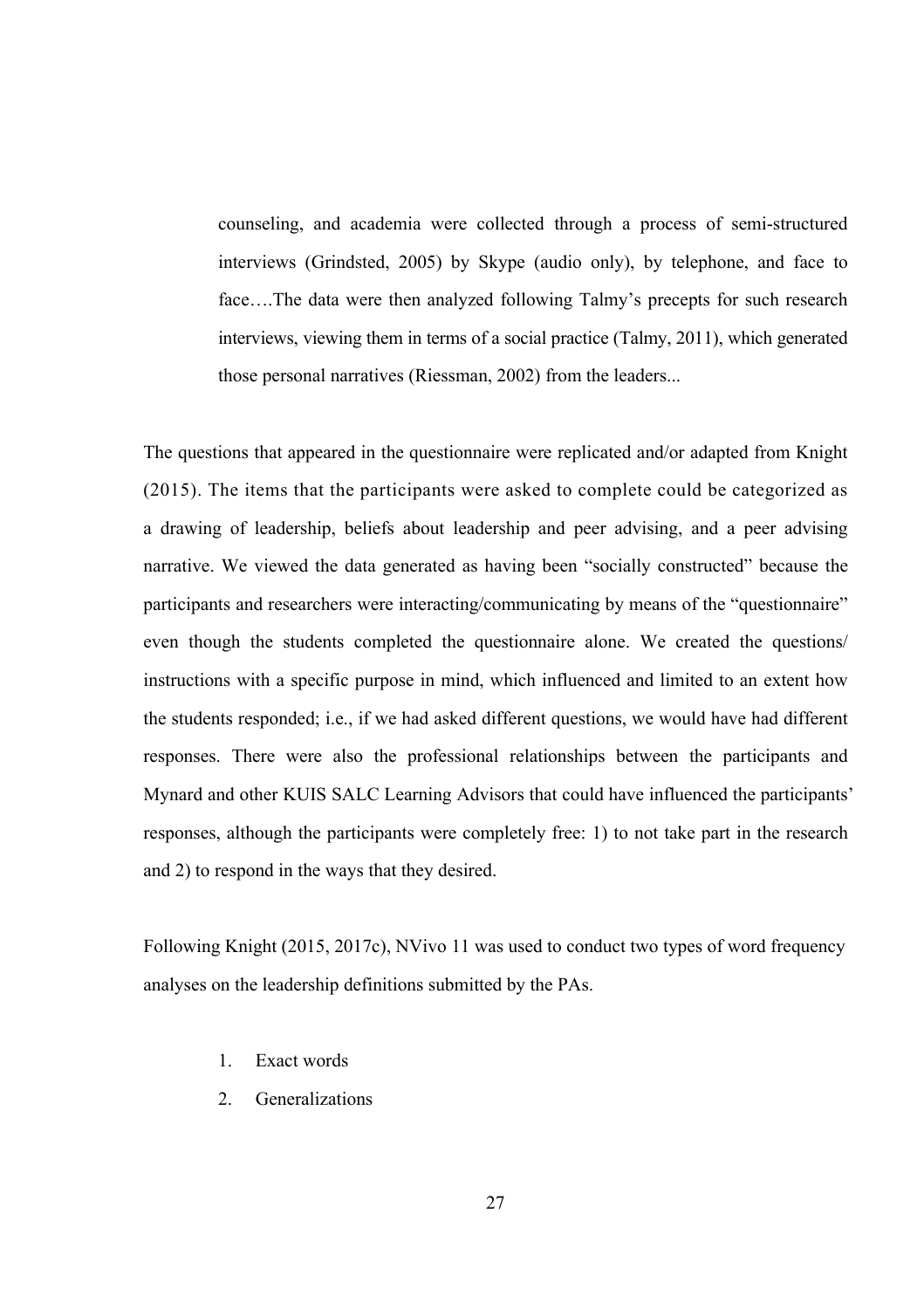The results of these analyses were transformed into word clouds. The word clouds with the generalizations were used as the focus of an innovative application (Knight, 2015, 2017c) of Cameron's (2003, 2007) Discourse Dynamics Framework metaphor analysis of the PAs narrative responses to the final item in the questionnaire in order to identify linguistic metaphors (Cameron, 2003, 2007) and to create metaphor scenarios (Knight, 2015, 2017c).

For each of the four participants a profile was created that consisted of the following components:

- 1. The word cloud of the participant's definition of leadership
- 2. The top 3 qualities of a leader as provided by the participant
- 3. The participant's description of the qualities of a SALC peer advisor
- 4. The participant's drawing of leadership
- 5. The key word(s) other than leadership that the participant used to describe leadership
- 6. The participant's performances as a SALC peer advisor
- 7. The participant's top 3 interpersonal communication skills as a SALC peer

The profiles provided multiple perspectives of how the participants conceptualized leadership and their roles as SALC peer advisors.

## **Findings**

The findings are replicated from Knight and Mynard (2018), which is the RILS&LE grantrelated presentation in which the research findings were first reported. In Table 2, the participants' beliefs about leadership are shown. The items in the slide were replicated from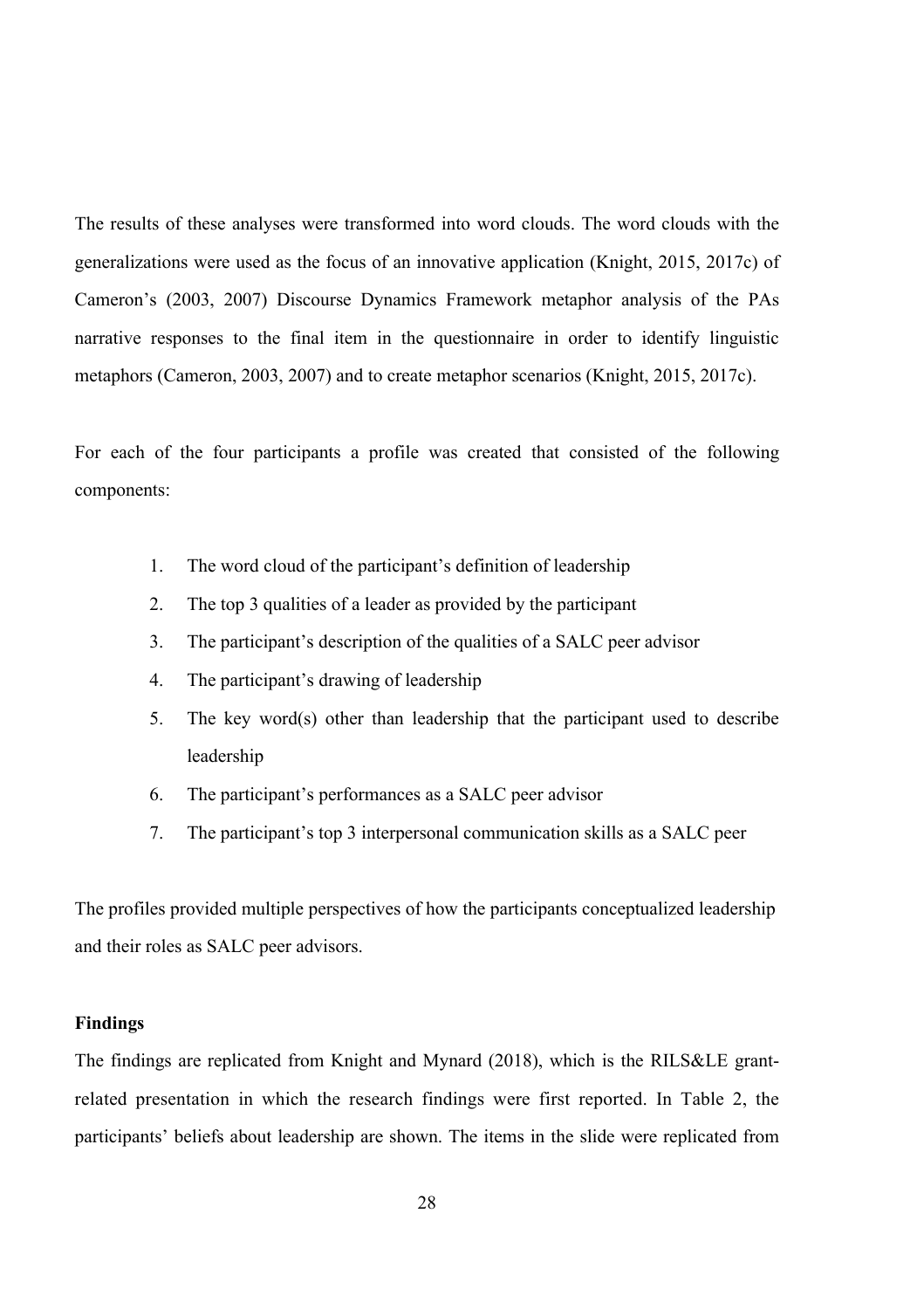Knight (2015), which adapted a description of the state of leadership research at Harvard Business School (Nohria & Khurana, 2010). The participants could only choose "a" or "b" for each of the five items, but one participant seemed to have misunderstood the instructions and submitted a response for only one of the five items.

#### **Table 2. The leadership beliefs on SALC Peer Advisors in Knight and Mynard (2018)**

| Leadership Beliefs of PAs                                                                                                                                                   |   |                |   |   |
|-----------------------------------------------------------------------------------------------------------------------------------------------------------------------------|---|----------------|---|---|
| (Note: PA 2 chose one response only.)                                                                                                                                       |   |                |   |   |
| <b>SALC Peer Advisers</b>                                                                                                                                                   | 1 | $\overline{2}$ | 3 | 4 |
| 1a A leader's primary role is producing superior <i>performance</i> or results.                                                                                             |   |                |   |   |
| 1b A leader's primary role is making <i>meaning</i> .                                                                                                                       |   |                |   |   |
| 2a A leader is a special <i>person</i> (with unique personality and character traits).                                                                                      |   |                |   |   |
| 2b Leadership is a <i>social role</i> (defined as an influence relationship between the leader and<br>follower).                                                            |   |                |   |   |
| 3a Leadership is <i>universal</i> (there is something in common among leaders across all situations and<br>contexts).                                                       |   |                |   |   |
| 3b Leadership is <i>particular</i> (each person must lead differently depending on his or her own<br>identity, understanding of leadership, and particular situation).      |   |                |   |   |
| 4a A leader has the ability to exercise <i>agency</i> (the power, influence, will, and ability to do, to act,<br>to change).                                                |   |                |   |   |
| 4b A leader needs to attend to <i>constraints</i> (such as the organization's history, myriad demands,<br>and stakeholders).                                                |   |                |   |   |
| 5a Leadership development should be thought of in terms that emphasize leaders' capacity<br>for <i>thinking and doing</i> (which puts an emphasis on various competencies). |   |                |   |   |
| 5b Leadership development should be thought of in terms that emphasize leaders' capacity<br>of <i>becoming and being</i> (which puts an emphasis on an evolving identity).  |   |                |   |   |
|                                                                                                                                                                             |   |                |   |   |

In addition to Table 2 and following Knight (2015), word clouds are included in Knight and Mynard (2018). Figures 1 and 2 illustrate how the participants conceptualized leadership as a group. Figure 1 shows the word cloud for the leadership definitions for all participants using exact words in a word frequency analysis. Figure 2 shows the word cloud for the leadership definitions for all participants using generalizations in a word frequency analysis. (Size is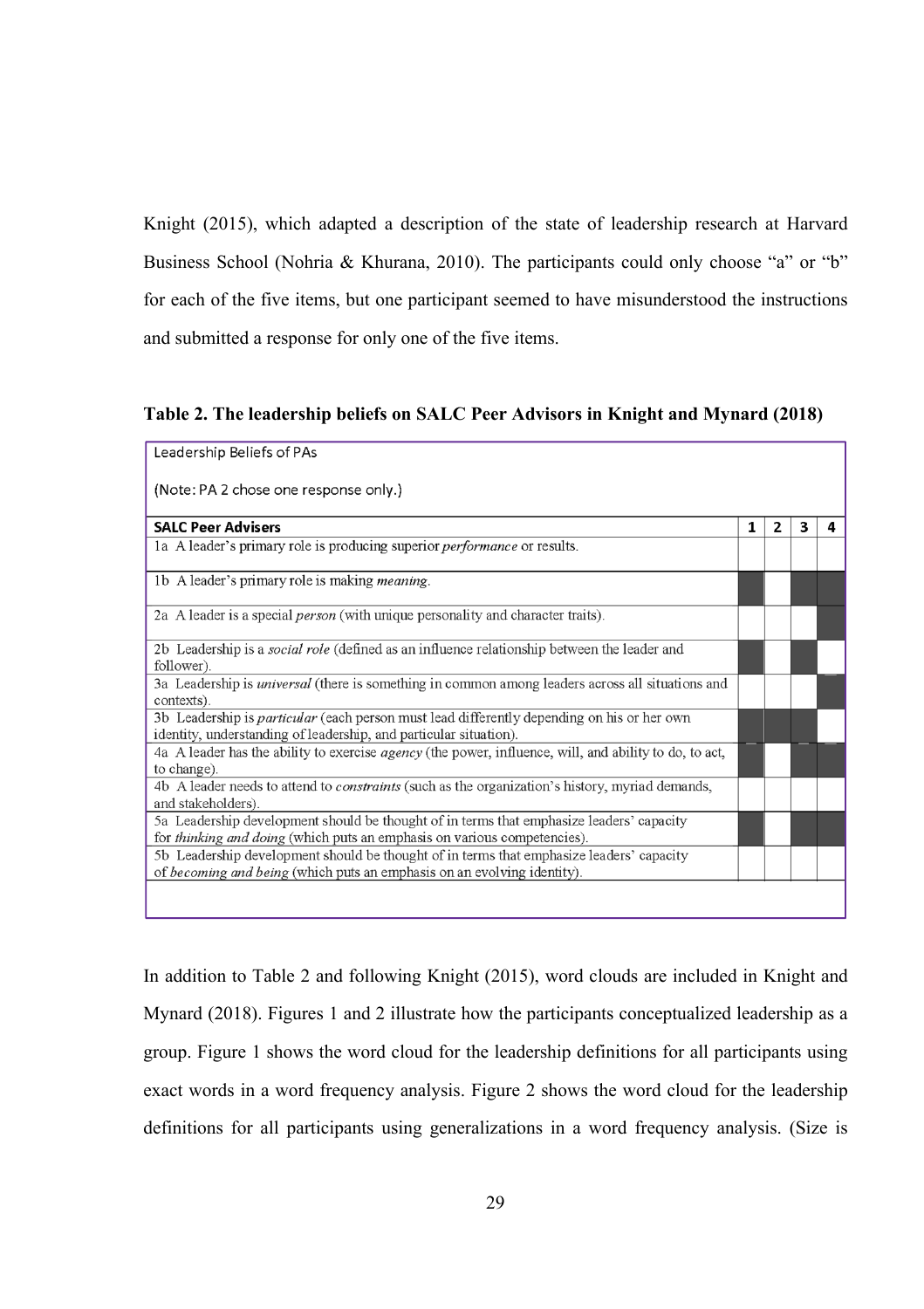related to the number of words in a group.)



**Figure 1. All PAs – Leadership definition – Exact words (replicated from Knight & Mynard, 2018)** 



**Figure 2. All PAs – Leadership definition – Generalizations (replicated from Knight & Mynard, 2018)** 

As in Knight (2015), the word cloud based on generalizations is of particular interest as it seems to reveal leadership beliefs and can be used as a focus for identifying metaphors in the participant's narratives. The profiles of each of the four participants (peer advisors or PAs) are displayed in order (PA 1 to PA 4). The results of the metaphor analysis are contained in Table 3.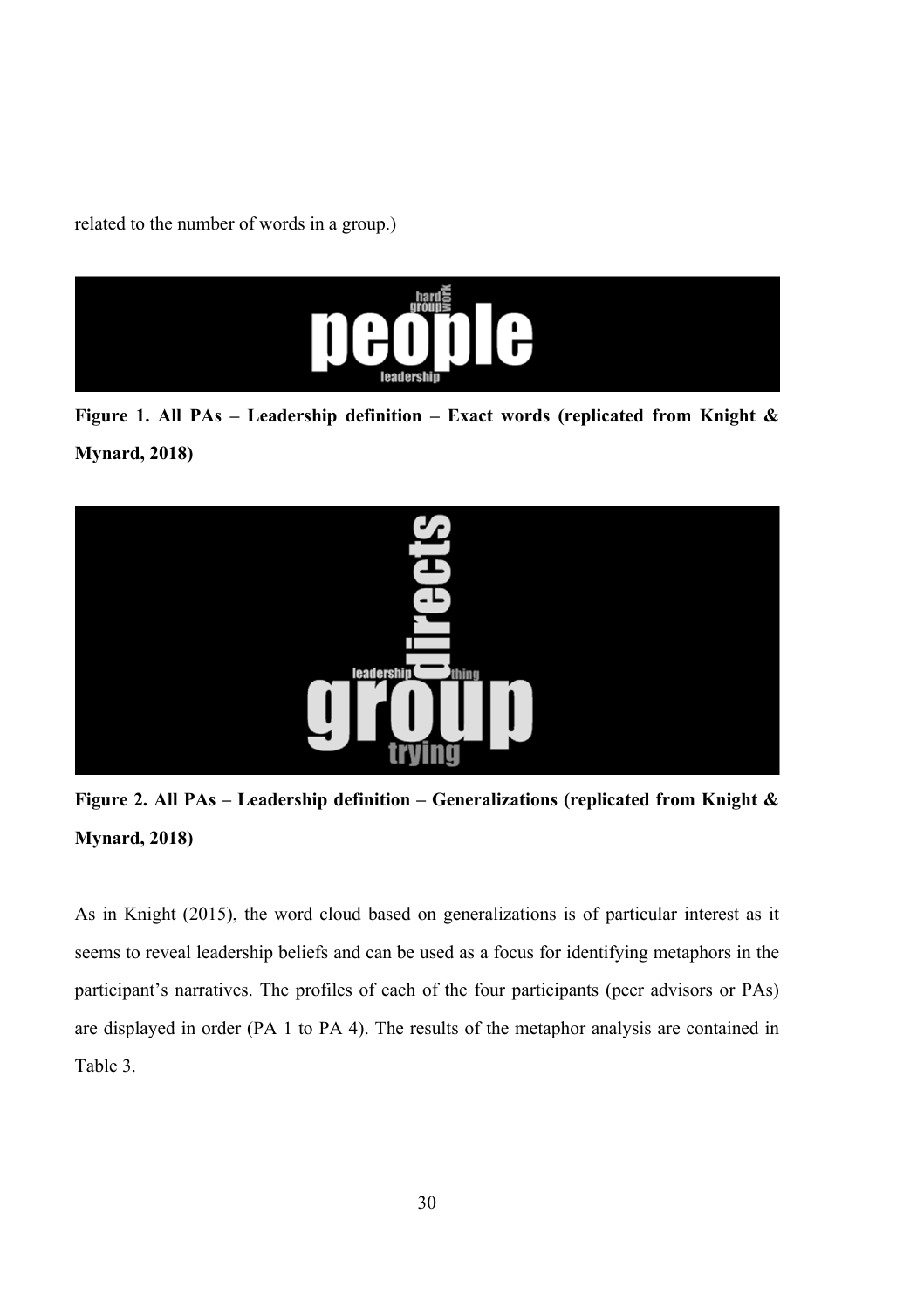# **PA 1 – Leadership definition – Generalizations**

# **Top 3 qualities of a leader:**

1) supportive, 2) passionate, and 3) inspiring

# **Qualities as a PA:**

I am more passionate about learning new thing after becoming a peer advisor. By telling my ideas and experience, my learning advisors who I really admire told me that they inspired by me. If the students have a goal and work for it passionately, they will see there are a lot of unknown things they did not realize through their learning process. This is what I learned by myself, so I would like to spread the idea.

# **Leadership definition – Drawing and Key word(s)**

| Empowerment<br>Inspiring other people<br>Working together to attain goals<br><b>SALC PA Performances</b><br>Curious, passionate, and inspiring. |
|-------------------------------------------------------------------------------------------------------------------------------------------------|
| <b>SALC PA Interpersonal</b><br><b>Communication Skills</b><br>1) bringing out, 2) understanding, and<br>3) encouraging skills.                 |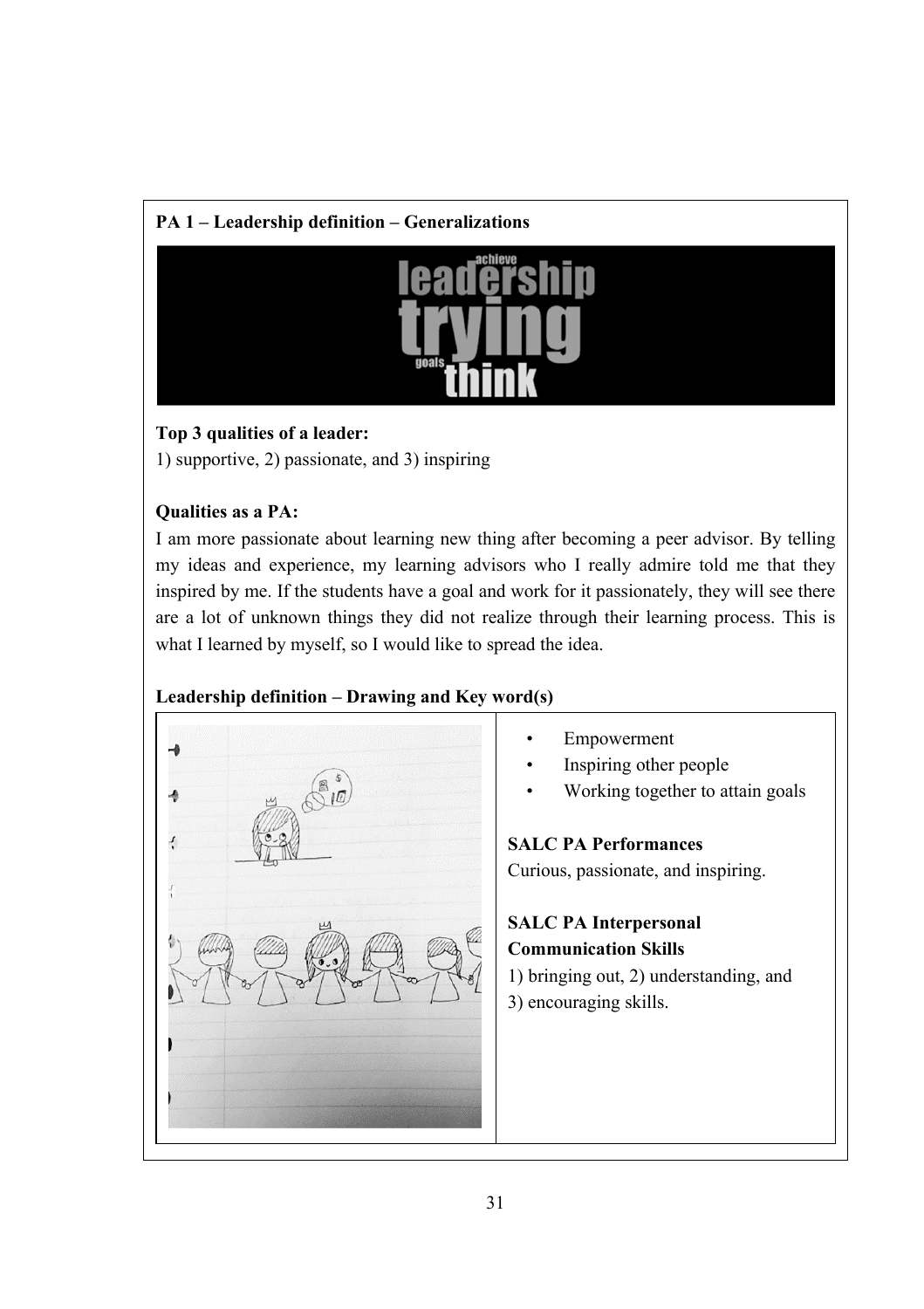# **PA 2 – Leadership definition – Generalizations**



# **Top 3 qualities of a leader:**

1) supportive, 2) passionate, and 3) witty

# **Qualities as a PA:**

Being supportive is always my ideal. I am always trying to support advisees to achieve their goals with what they can then. Advisees are smart enough to see how much we have motivation to support them so I take support as the most important one. Luckily I do like to support students because when they get to succeed, it is proving me that people can change and learn new things. This experience always encourages me to do something new. I get benefit from being supportive so yes, supportive is important part of my identity.

For advisees, I think passion in me to be supportive is important because they need someone to see their effort.

Also it is important to talk with students like a friend so I try to be witty everytime.

To show my passion of supporting students, I always tell them I won't judge. At the beginning of advising session, I ask students about what they are working on the most, and we start talking about what made them book me. I encourage them to keep doing what they put effort on so they know I understand their feelings.

# **Leadership definition – Drawing and Key word(s)**



• Unity

**SALC PA Performances** Cooperation, Working together

**SALC PA Interpersonal Communication Skills** Listening, Encouraging, Understanding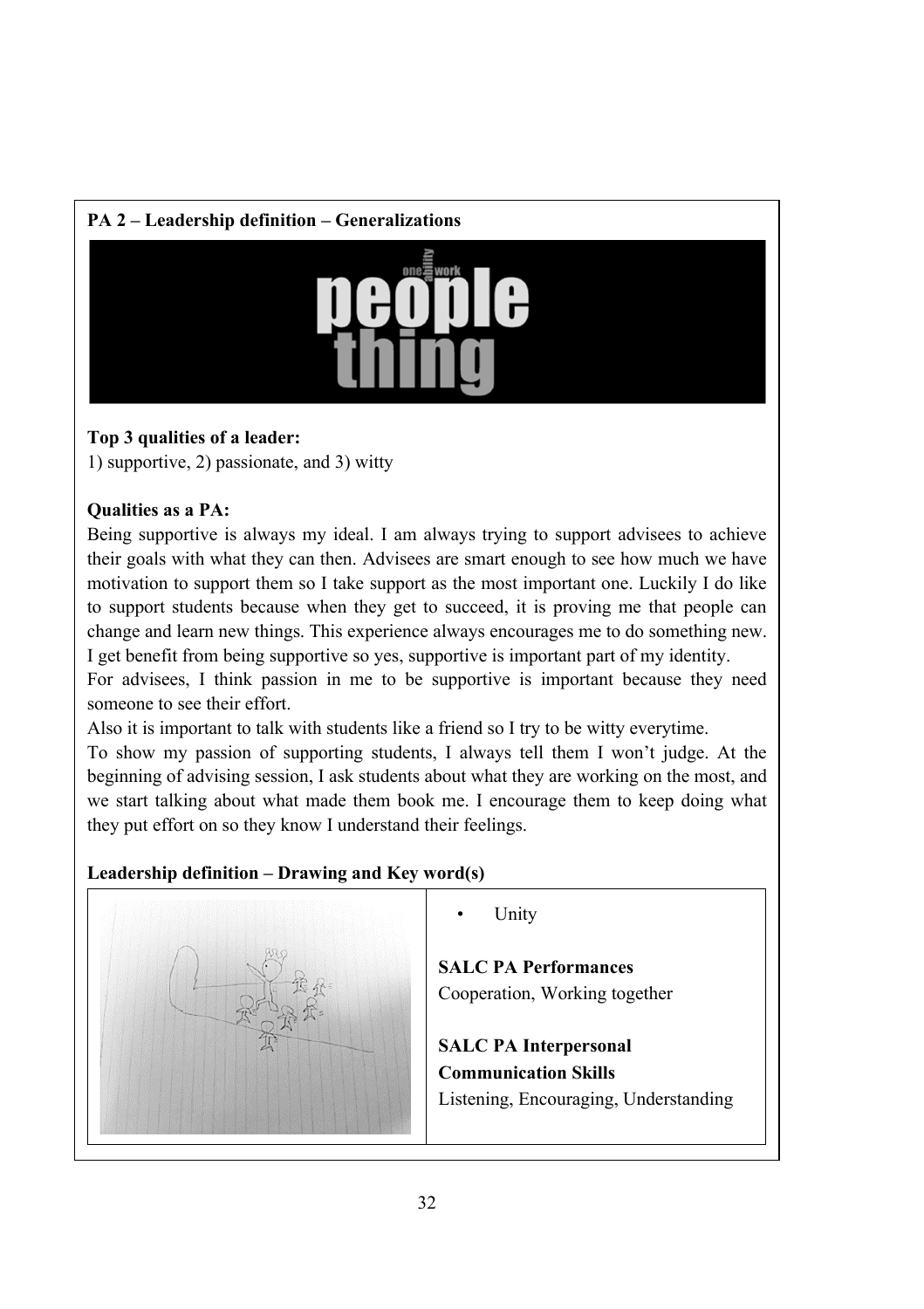# **PA 3 – Leadership definition – Generalizations**



# **Top 3 qualities of a leader:**

1) sense of responsibility, 2) acceptance, and 3) sincerity

# **Qualities as a PA:**

These qualities are important to me, too. When I work as a PA, I try to listen and accept what advisee said. To make a good relationship with an advisee, thinking about him/her negatively is not good. Instead, I always ask him/her why they think/do so. Through asking it, I come to find his/her opinions more clearly.

# **Leadership definition – Drawing and Key word(s)**

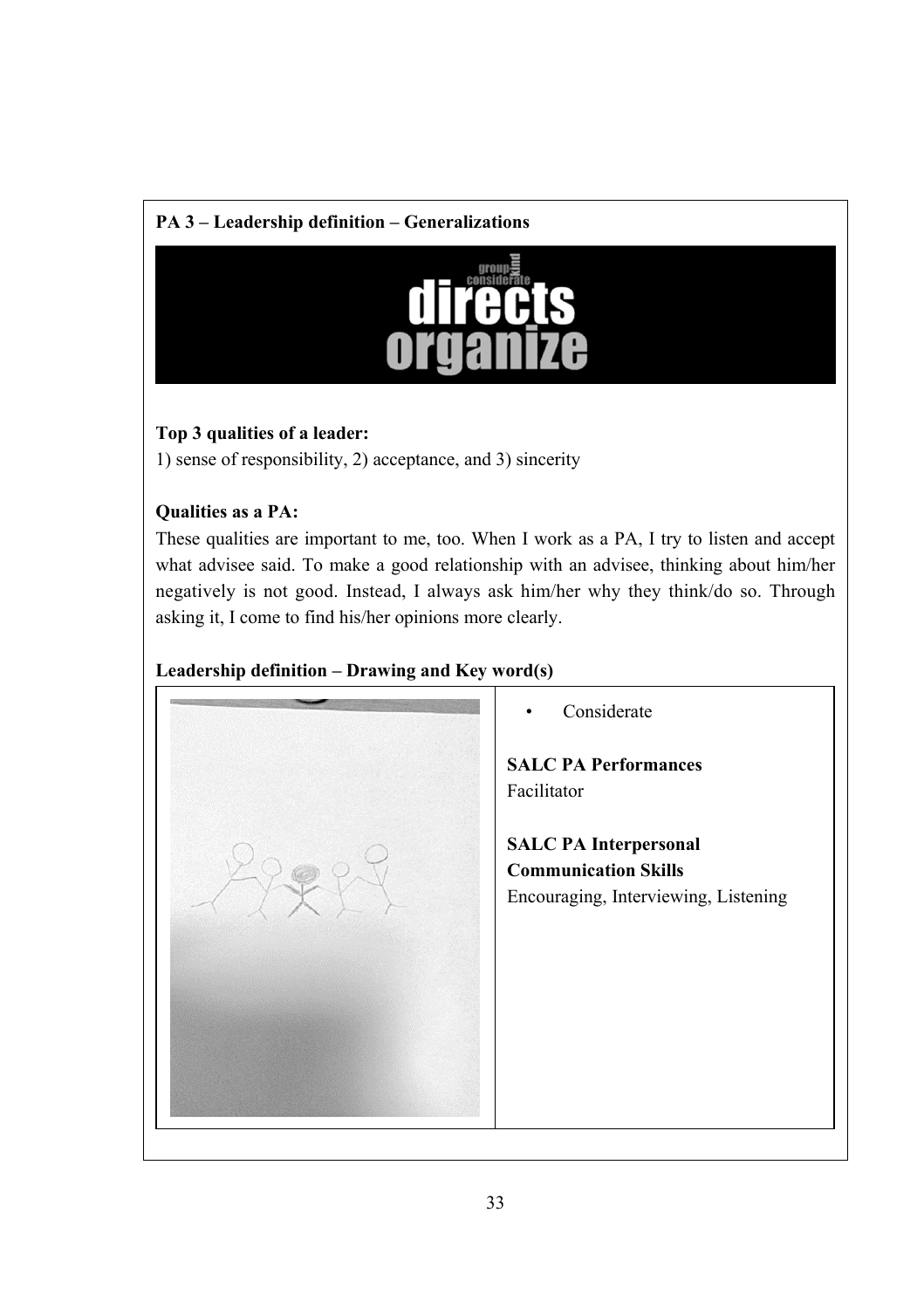# **PA 4 – Leadership definition – Generalizations**

selfish<br>lead<br>people

# **Top 3 qualities of a leader:**

1) supportive, 2) passionate, and 3) strong-willed

# **Qualities as a PA:**

While I was working as a peer advisor, I tried to think about advisees seriously. I don't think that I have any kinds of qualities, but to be able to guide their situation better is kinds of leadership.

# **Leadership definition – Drawing and Key word(s)**



The word clouds contained word groups that focused attention on terms and concepts emphasized by PAs in their original definitions of *leadership* (Knight, 2015, 2017c). The metaphor scenarios were based on Cameron's (2003, 2007) systematic metaphors (Knight,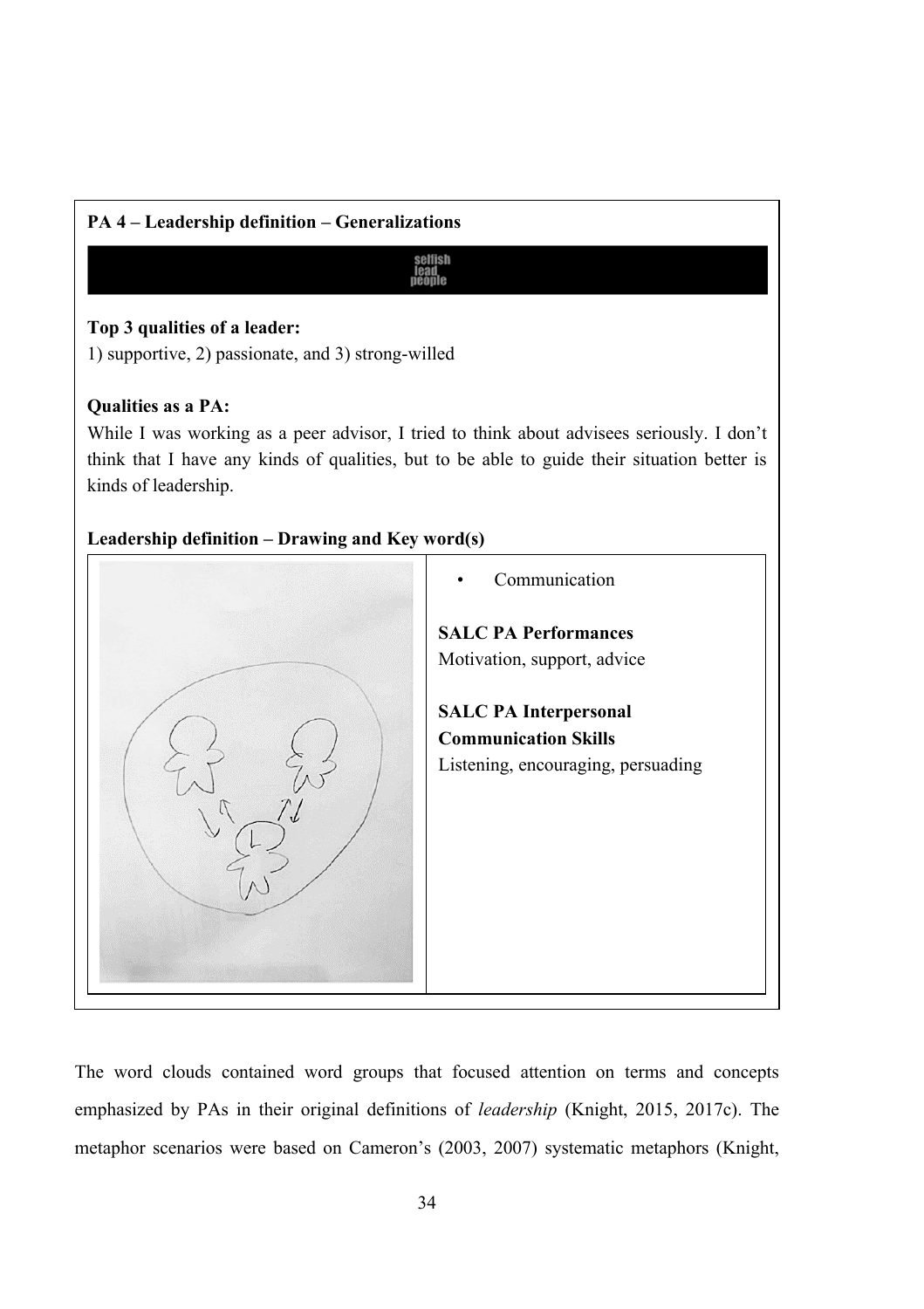2015, 2017c) and created from the PA narratives about *peer advising* (see Appendix). The eye of the beholder determines whether a metaphor exists (i.e., "interpretation" in Charteris-Black, 2008) (Knight, 2015, 2017c).

| PA             | $\text{Role}(s)$ in<br>metaphor<br>scenario                                                                                                                                             | <b>Systematic Metaphors</b>                                                                 |
|----------------|-----------------------------------------------------------------------------------------------------------------------------------------------------------------------------------------|---------------------------------------------------------------------------------------------|
| $\mathbf{1}$   | Consultant                                                                                                                                                                              | PEER ADVISING IS ASKING OUESTIONS TO HELP PEOPLE<br><b>FIND SOLUTIONS TO THEIR PROBLEMS</b> |
| $\overline{c}$ | Teacher                                                                                                                                                                                 | PEER ADVISING IS TEACHING OTHERS WHAT THEY WANT<br><b>TO KNOW</b>                           |
| 3              | Manager                                                                                                                                                                                 | PEER ADVISING IS ORGANIZING PEOPLE'S ACTIVITIES TO<br><b>GET THEM THE RESULTS THEY WANT</b> |
| 4              | Psychiatrist                                                                                                                                                                            | PEER ADVISING IS LISTENING TO OTHERS TALK ABOUT<br><b>THEIR PROBLEMS</b>                    |
|                |                                                                                                                                                                                         |                                                                                             |
| PA             | <b>Metaphor Scenarios</b>                                                                                                                                                               |                                                                                             |
| 1              | A person comes to a consultant with a problem, the consultant asks questions to<br>help change the person's perception of the problem and find the solution                             |                                                                                             |
| $\overline{2}$ | A student asks a teacher advice about how to improve his skill in a specific area.<br>The teacher explains that he has to study and talks about his personal experience<br>in the area. |                                                                                             |
| 3              | An employee is having problems managing her many responsibilities. Her manager<br>tells her how to organize her activities.                                                             |                                                                                             |
| $\overline{4}$ | A psychiatrist has a difficult case in which she listens to a patient talk about life<br>problems.                                                                                      |                                                                                             |

**Table 3. Systematic Metaphors and Metaphor Scenarios from Knight and Mynard (2018)**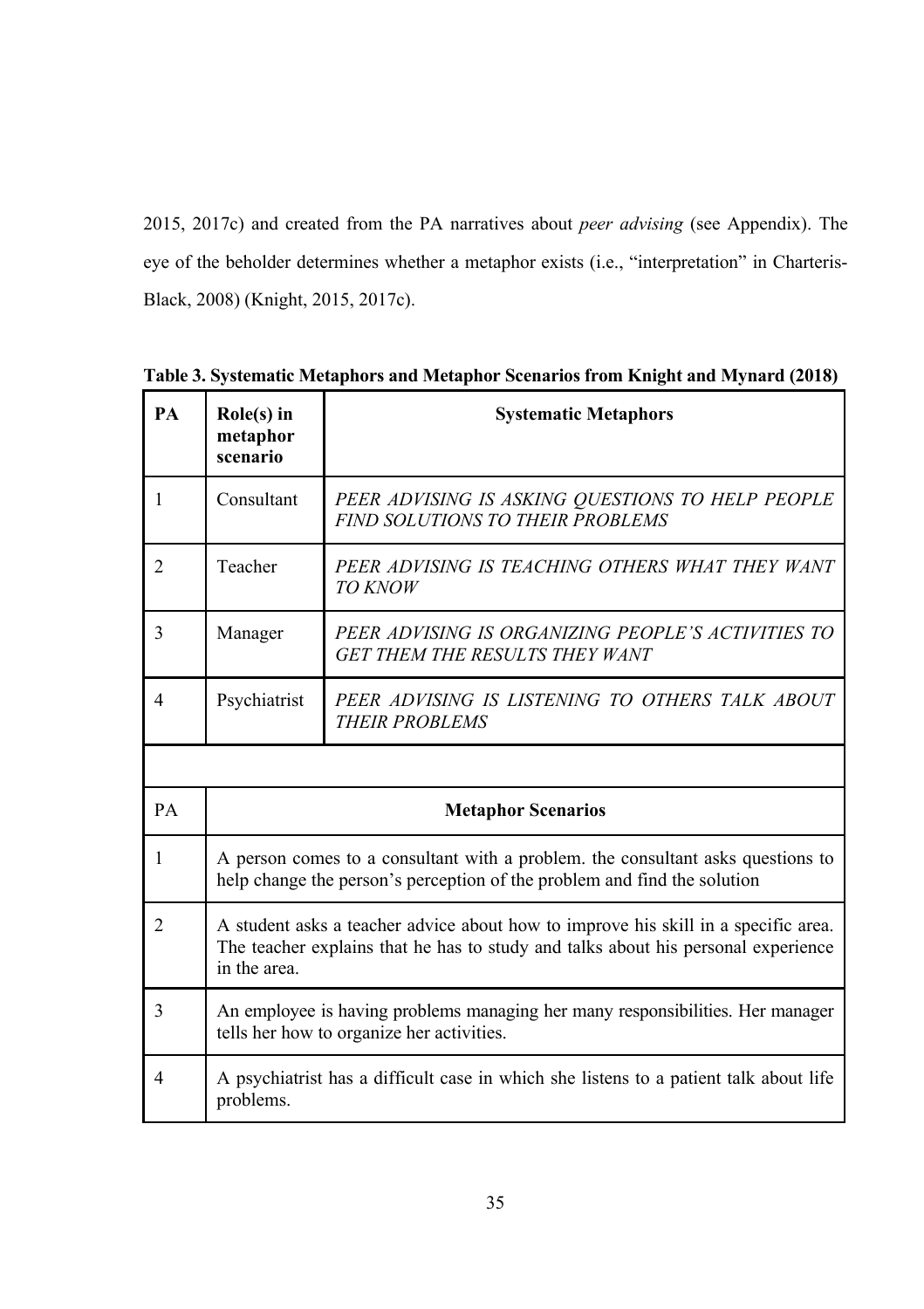Table 3 lists the four participants' conceptualizations of peer advising in their narrative responses (see Appendix) from a metaphorical perspective; i.e., peer advising is: 1) consulting, 2) teaching, 3) management, and 4) psychiatry. These systematic metaphors align with the participants' definitions of leadership in the word clouds, which can be interpreted as leadership is: 1) trying to think [of a solution], 2) a people thing, 3) directing/organizing, and 4) [leading] selfish people (which matches the metaphor scenario, although this could also be interpreted as leaders are selfish people). In the next section (4) of this paper, we discuss these findings and share our conclusions.

#### **Discussion and Conclusions**

The four PAs seemed to view their PA roles in terms of leadership. PA 4 held the belief that a leader is someone special, and she did not seem to see herself as a leader (possibly because she did not think of herself as a selfish person who pursues her own desires over those of others). The metaphor scenarios of PAs 1 to 3 align with Knight's (2015) leadership conceptualization of communicating to create and to achieve visions. Most importantly, PAs could be empowered if they learned to view leadership and their PA roles as communicating to create and to achieve visions.

In developing the leadership skills of SALC peer advisors, an adaptation of the research in this paper could be useful in increasing the awareness of PAs about leadership and their roles as PAs. It would be the first step in establishing a connection between peer advising and leadership.

In the introduction of this paper, leadership is conceptualized as "consulting." Knight (2017d) writes about his experience meeting leadership consultants in the Center for Creative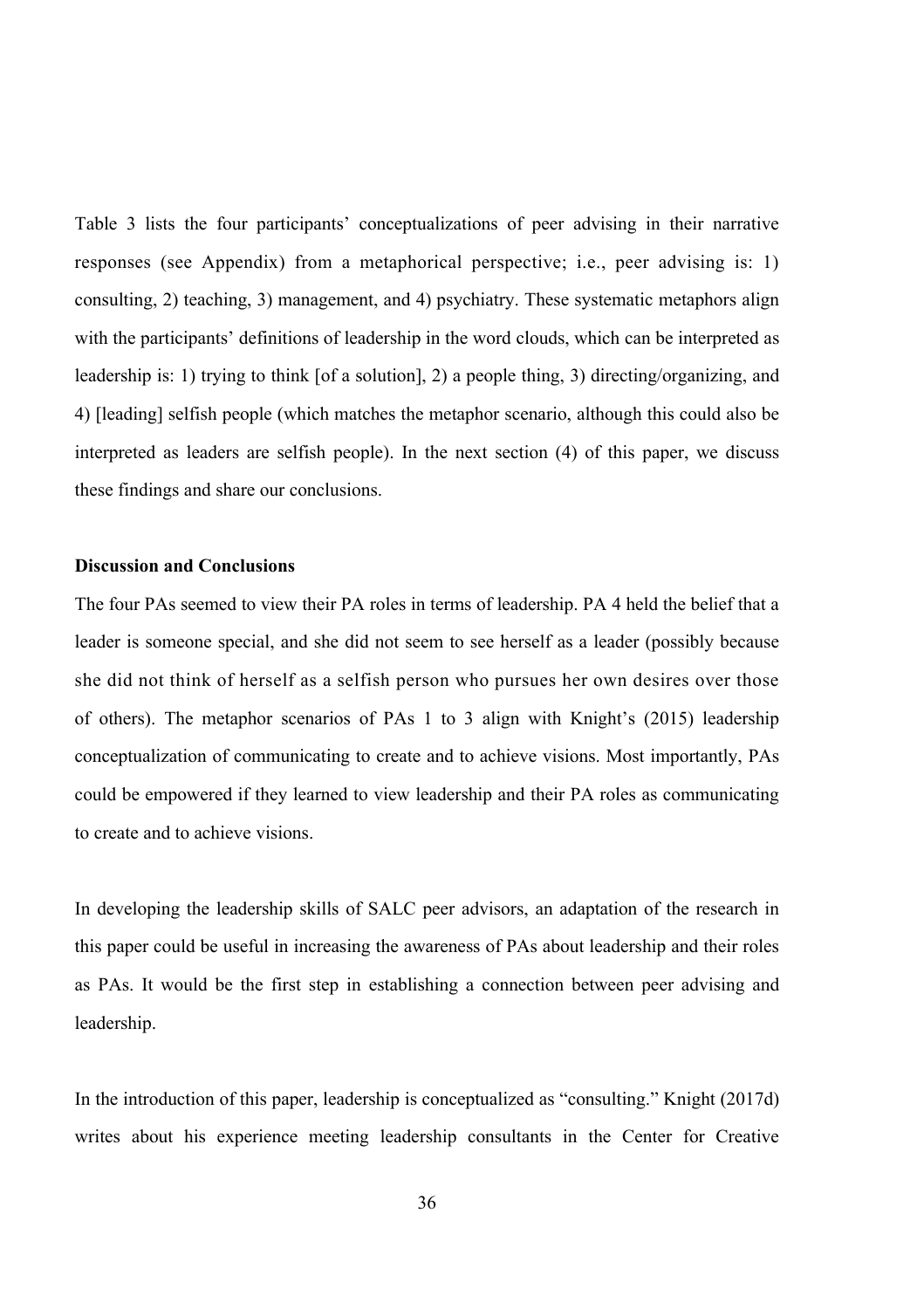Leadership (CCL), which is ranked in the top 10 organizations in executive education. In a white paper written by three CCL consultants (Stawiski, Sass, & Grunhaus Belzer, 2016), the case is made for executive coaching:

> *Executive coaching is a \$2 billion industry globally. In fact, more than 70% of formal leadership development programs in organizations include coaching. Why are organizations willing to invest so heavily in coaching at a time when company resources are under tight scrutiny? The assumption is that coaching gets results, including:*

- *better and accelerated learning*
- *development of critical thinking skills*
- *improvement in team leadership performance*
- *sustainable organizational change*

…

*• increases in leaders' self -awareness so they can use their strengths more effectively* (p. 1)

*As coaching becomes increasingly popular, organizations such as CCL continue to accrue evidence that it works. However, it should not be assumed that all coaches and coaching will be high quality and get results. Executive coaching represents a significant investment of time and money, so continuously monitoring quality and assessing whether an executive coaching initiative is producing results is critical. Organizations should make sure both coaches and the coaching engagement are evaluated by measurable criteria. Nonetheless, this research provides support for these key benefits of coaching initiatives: It is likely that companies will continue to invest in executive coaching as a key tool to develop leaders and improve their ability to carry out strategic initiatives. A strong coaching program that is wellintegrated and supported within the organization has the potential to positively impact leaders and the groups they lead.* (p. 11)

This CCL description of executive coaching leads to the following questions:

1) To what extent do the activities of PAs and executive coaches overlap?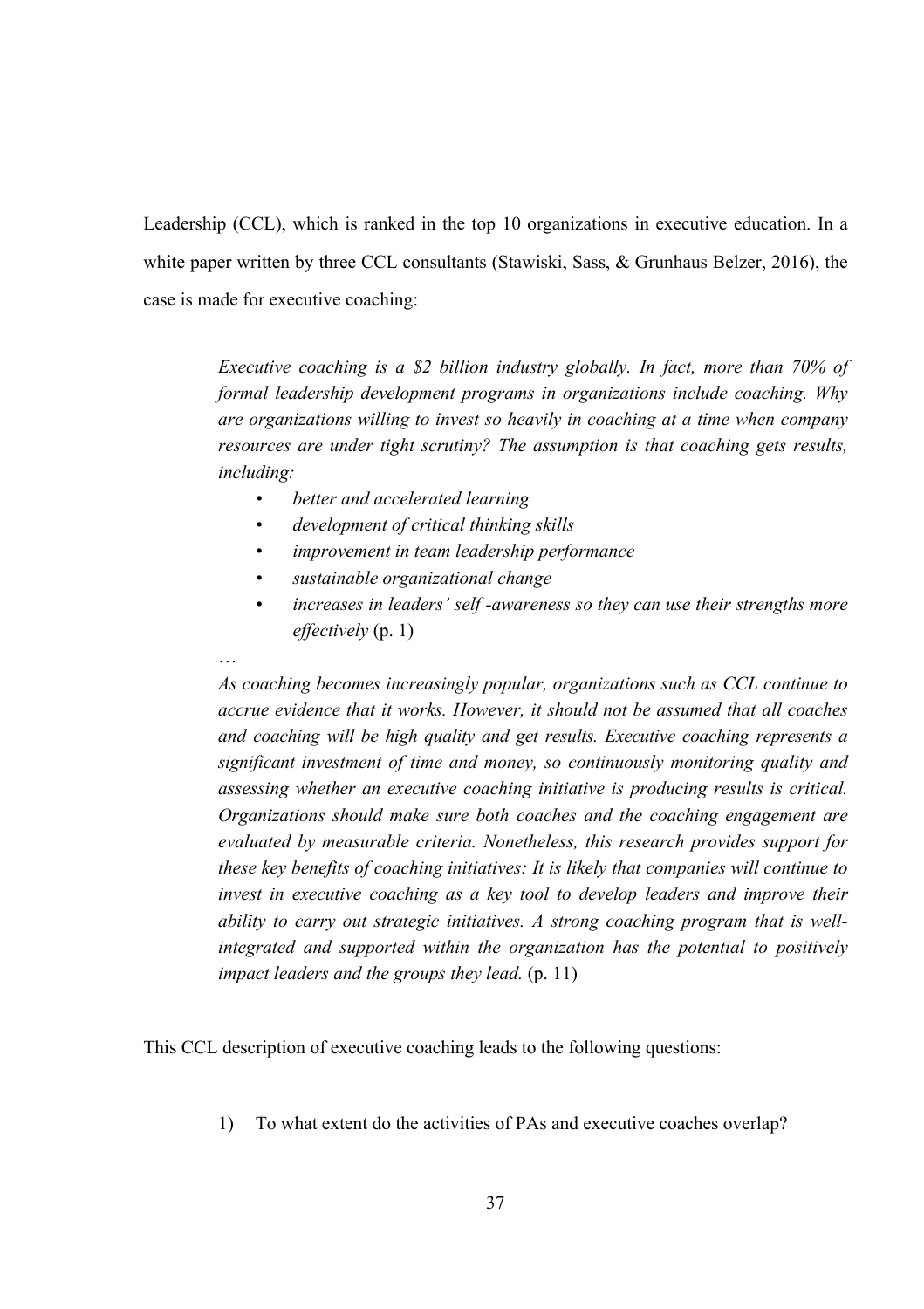- 2) How can PA training be adapted to include executive coaching skills for career development?
- 3) How can PAs be made aware of the value of their PA experience and its application to careers and business activities such as consulting and coaching?

Bruce and Montanez (2012) in a publication of the American Society of Training and Development (ASTD, which was renamed ATD, the Association for Talent Development) write what they call the 11 Commandments for Coaching Success. These are "behavioral characteristics and competencies that will set up employees for success":

- 1. Freely and frequently share knowledge and expertise with others and then ask for the same in return.
- 2. Respect and appreciate the differences in others and coach them accordingly.
- 3. Encourage employee suggestions whenever change is being implemented.
- 4. Make sure employees understand what is expected of them.
- 5. Be up-front and honest with people at all times.
- 6. Communicate openly and honestly.
- 7. Keep employees focused on the team's effectiveness and goals, and value personal contributions as well.
- 8. Give genuine praise and recognition for a job well done.
- 9. Look for new ways to help others develop their full potential.
- 10. Encourage team members to understand, respect, and support one another.
- 11. Walk the talk and model the standard of performance that is expected of others. (p. 160)

These characteristics and competencies could apply to KUIS PAs. Bruce and Montanez also list eight primary coaching styles. See Table 4.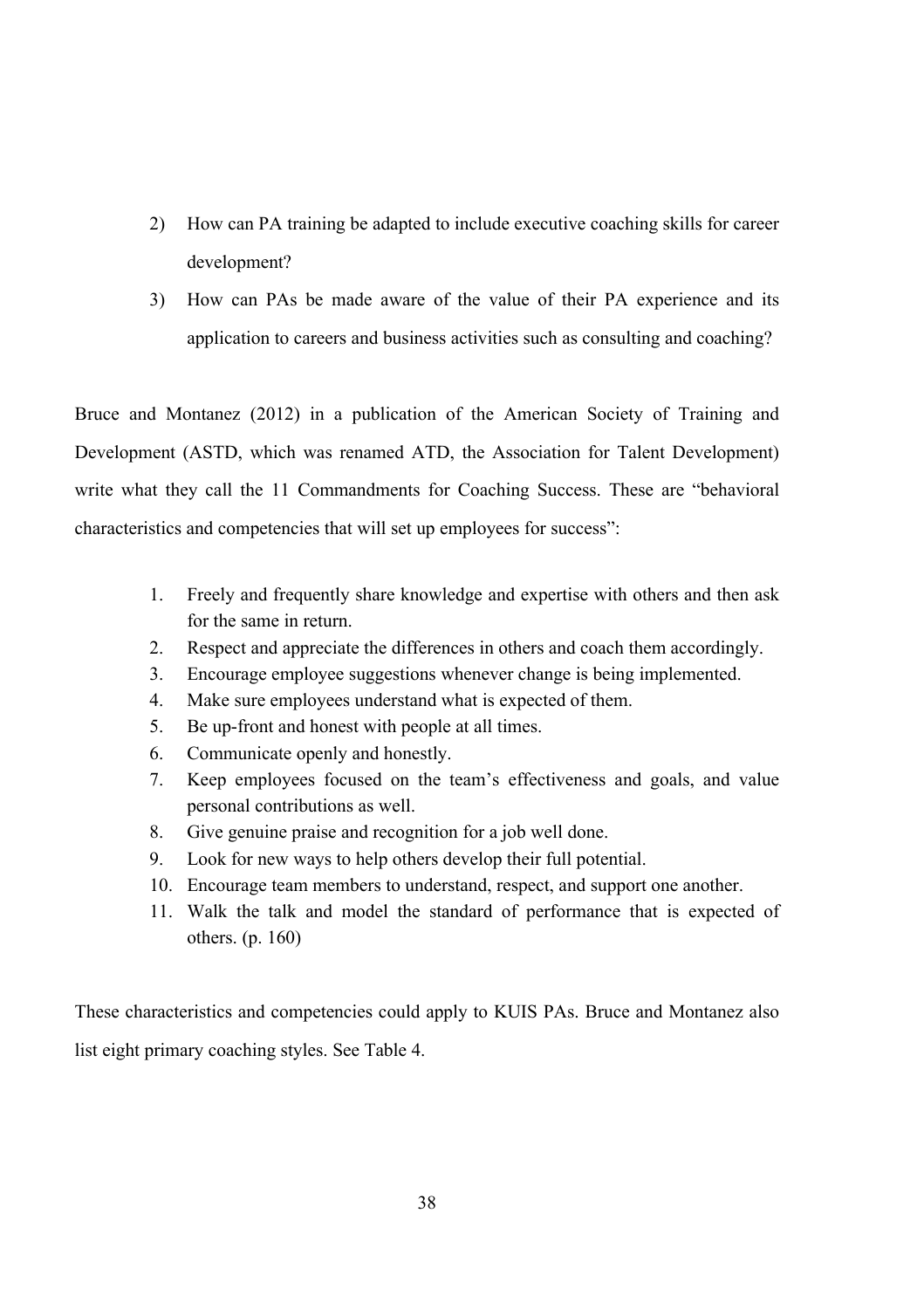| 1.               | Key influencer        | A dominant figure who leads by example                                                        |
|------------------|-----------------------|-----------------------------------------------------------------------------------------------|
| $\mathfrak{2}$ . | Formal and structured | Coaching people through an established system that may<br>include one-on-one support          |
| 3.               | Relaxed and informal  | Being available when support and guidance is needed; laid-<br>back and active only when asked |
| $4_{\cdot}$      | Hands-on              | Demonstrates how to do something not easily learned from a<br><b>book</b>                     |
| 5.               | Hands-off             | Glad to help after someone has tried to do it himself                                         |
| 6.               | Visionary             | Gives the big picture but does not give specific directions                                   |
| 7.               | Group or team         | Group of people or team band together to support one another<br>and set goals                 |
| 8.               | Coaches in disguise   | Someone unexpected influences you during a brief encounter<br>and leaves a lasting impression |

**Table 4. Primary coaching styles (adapted from Bruce & Montanez, 2012, p. 161)** 

The KUIS PAs could benefit by being introduced to these coaching styles in a way that requires them to role play each of the different styles in a consulting simulation. The purpose of the coaching described in Table 4 is to help the person being coached to achieve his or her goals.

In a workshop given at KUIS, Kubota (2018) talks about "integrating problem-posing pedagogy in critical content-based instruction" (title slide) and refers to Bloom's Taxonomy. (See Figure 3.)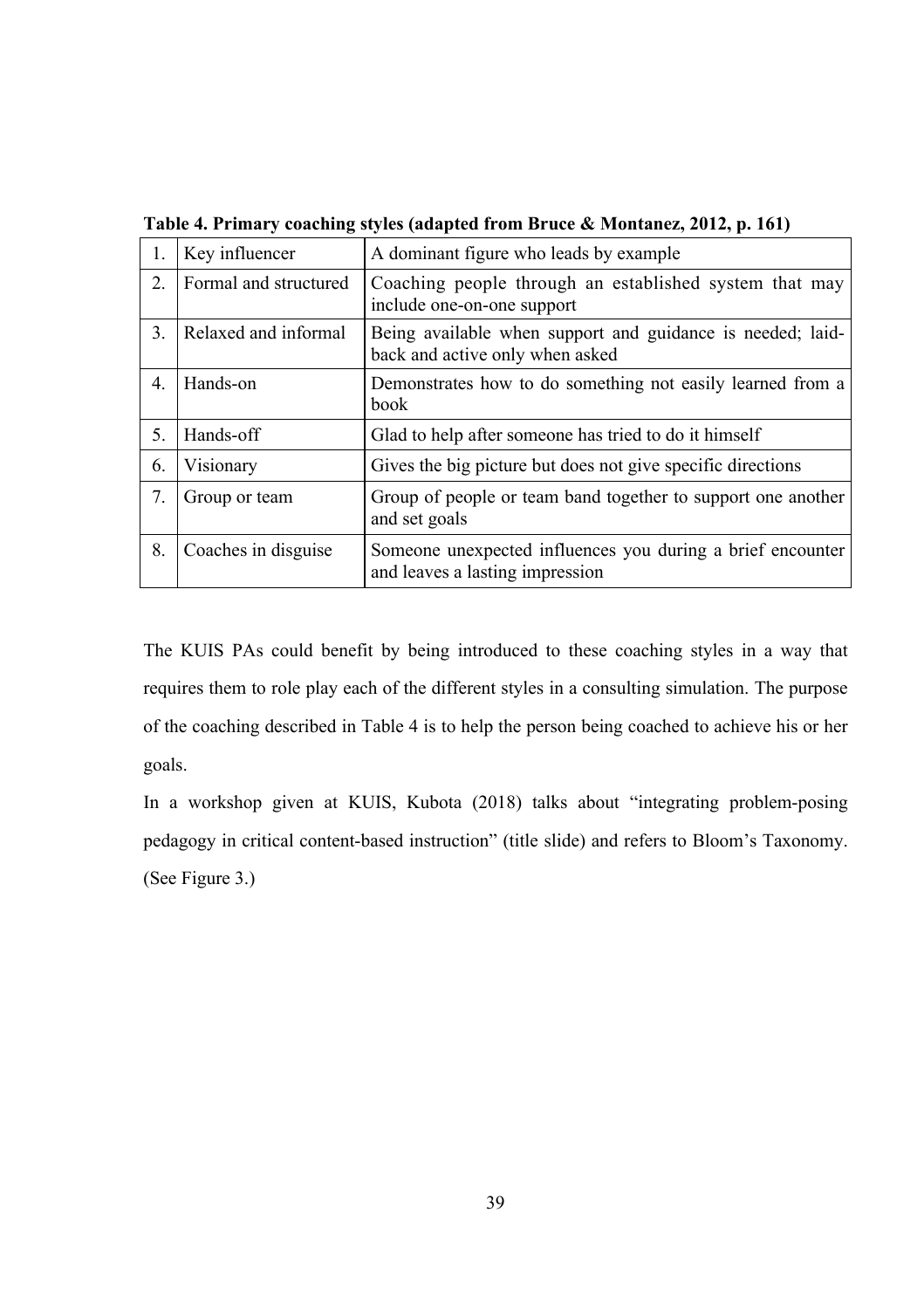# **Bloom's Taxonomy**



# Figure 3. Bloom's Taxonomy

(Creative Commons image, Vanderbilt University Center for Teaching cft.vanderbilt. edu/guides-sub-pages/blooms-taxonomy)

At the top of the pyramid of educational learning objectives in Figure 3 is the word, "create," which is how Knight conceptualizes leadership.

"Leadership [is] a communication process consisting of two parts:

- 1. communicating to create a vision and
- 2. communicating to achieve a vision"

(Knight, 2013)

"Leadership is making real a vision in collaboration with others"

(Knight & Candlin, 2015, p. 36)

Accordingly, PAs need to empower their students to learn with the aim to create. This theme of providing KUIS students with the agency to collaborate and create inside and outside of the classroom is also explored in Knight and Murphey (2017). In the light of how leadership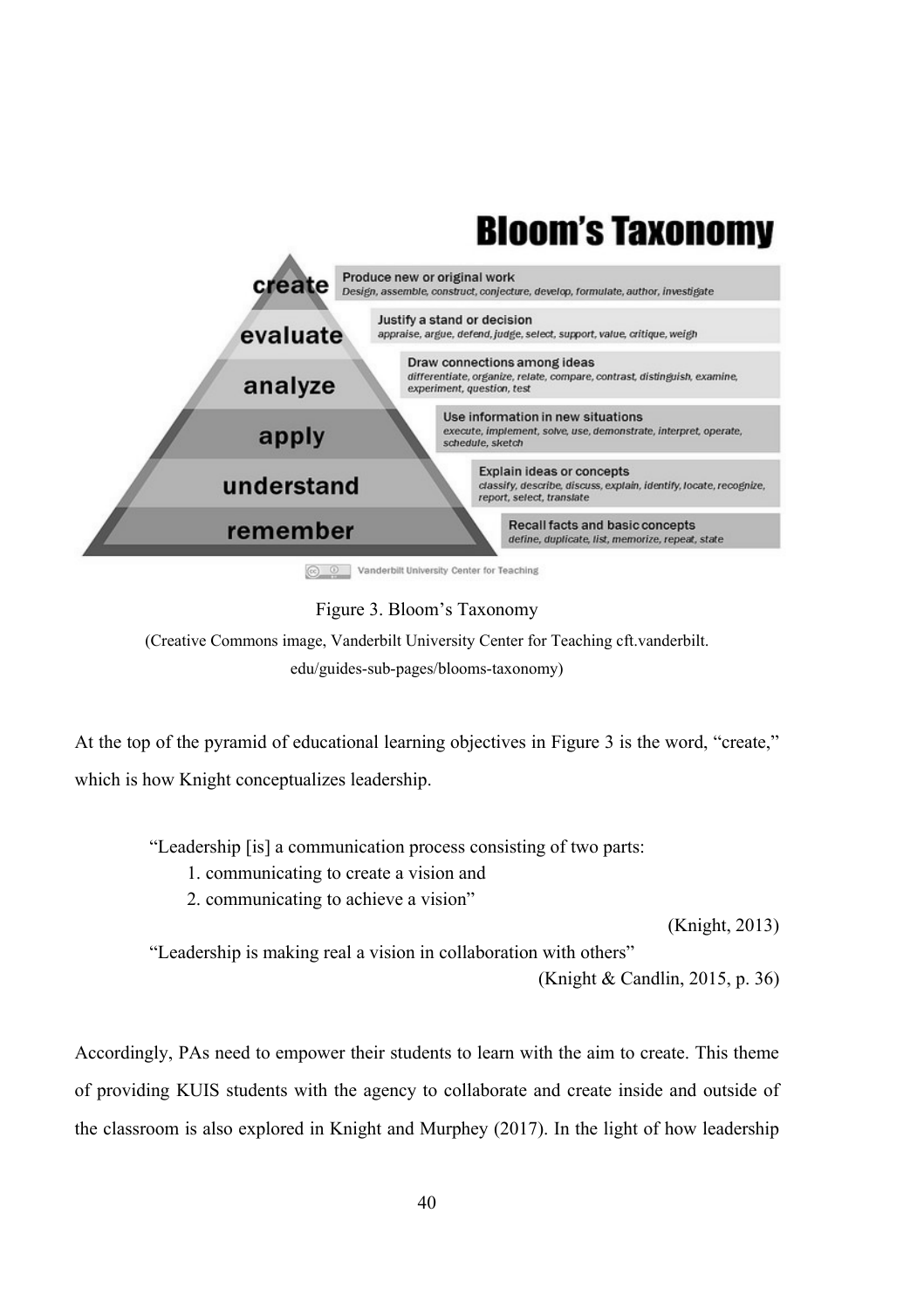and coaching are conceptualized as collaborating to achieve individual and/or shared goals, we argue that KUIS PAs would benefit from leadership and coaching training that frames SALC advising practices in terms of leadership and coaching. When framing is seen as the language of leadership (Fairhurst, 2011), the trainers of SALC PAs (e.g., KUIS Learning Advisors) are acting as leaders. The KUIS SALC is promoting leadership development on multiple organizational levels in ways that facilitate the interactions of KUIS students, KUIS PAs, KUIS Learning Advisors, KUIS professors, and SALC experts worldwide. From this intersection of *leadership development relationships* and *learning activities*, the KUIS SALC may also be seen as a "center for creative leadership" and a model for leadership and SAL worldwide (See Knight, 2017a, b). Following Russ McCallian at CCL, we are looking at leadership now in terms of *inspiring the creation of movements* (Knight, 2017d).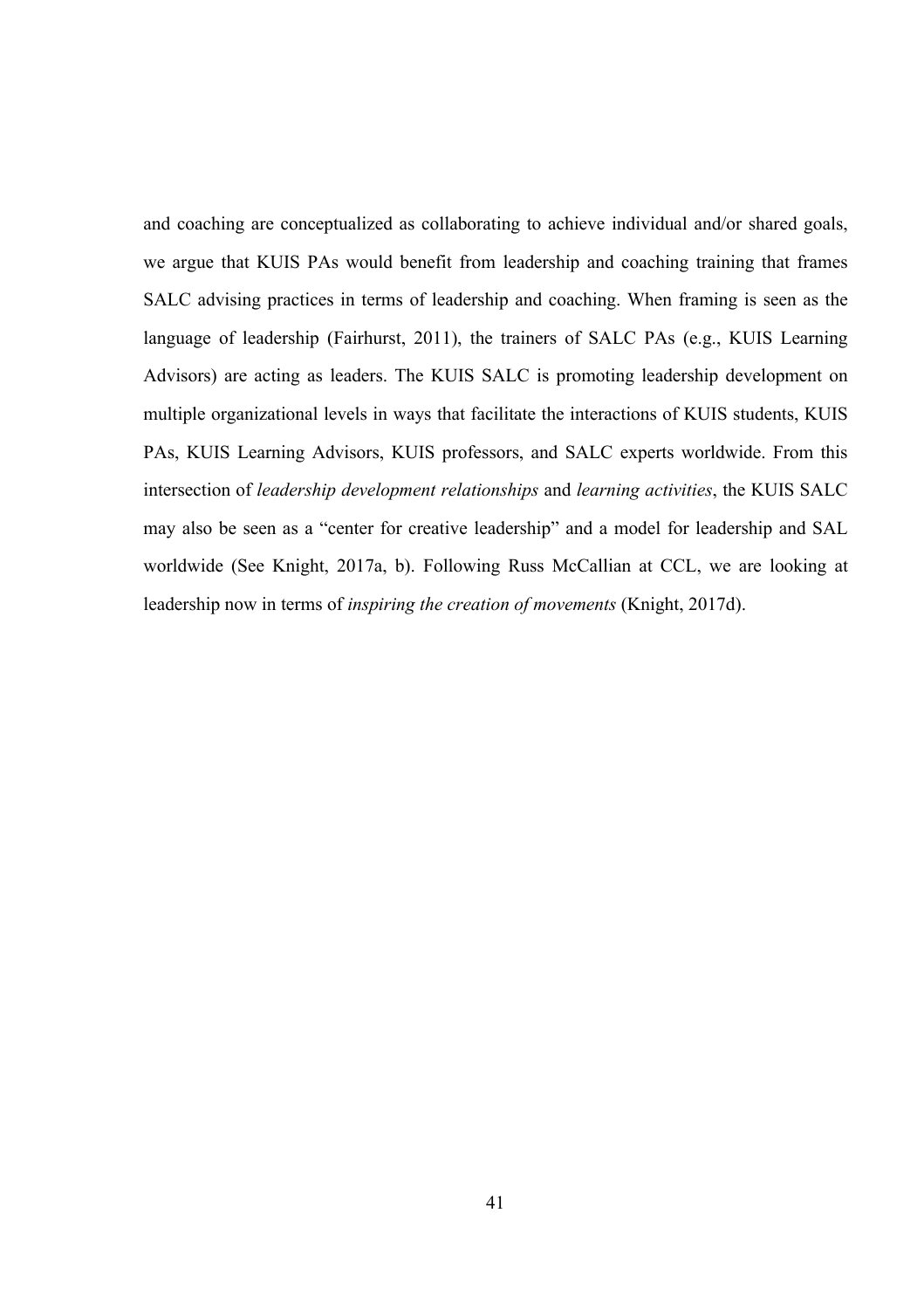#### **References**

Bruce, A., & Montanez, S. M. (2012). *Leaders start to finish: A road map for developing top performers*. ASTD Press.

Cameron, L. (2003). *Metaphor in educational discourse*. London, UK: Continuum.

- Cameron, L. (2007). Patterns of metaphor use in reconciliation talk. *Discourse & Society, 18*(2), 197-222.
- Charteris-Black, J. (2008). Metaphors as models of political leadership. [Professor Jonathan Charteris-Black [University of the West of England] in dialogue with Professor Andreas Musolff, Dept of German, Durham University as part of the interdisciplinary dialogue series *Metaphors as Models*.] Retrieved from

https://www.dur.ac.uk/resources/mlac/research/metaphors\_as\_models/Charteris2.pdf

- Colvin, J. W., & Ashman, M. (2010). Roles, risks and benefits of peer mentoring relationships in higher education. *Mentoring & Tutoring: Partnership in Learning 18*(2), 121-134. doi:10.1080/13611261003678879
- Curry, N., & Watkins, S. (2016). Considerations in developing a peer mentoring programme for a self-access centre. *Studies in Self-Access Learning Journal, 7(*1), 16-29. Retrieved from https://sisaljournal.org/archives/mar16/curry\_watkins/
- Fairhurst, G. T. (2011). *The power of framing: Creating the language of leadership*. San Francisco, CA: Jossey Bass.
- Jacobi, M. (1991). Mentoring and undergraduate academic success: A literature review. *Review of Educational Research, 61*(4), 505-532. doi:10.3102/00346543061004505
- Jones, R. H., & Norris, S. (2005). Discourse in action/discourse as action. In S. Norris, & R.H. Jones (Eds.), *Discourse in action: Introducing mediated discourse analysis*. New York, NY: Routledge.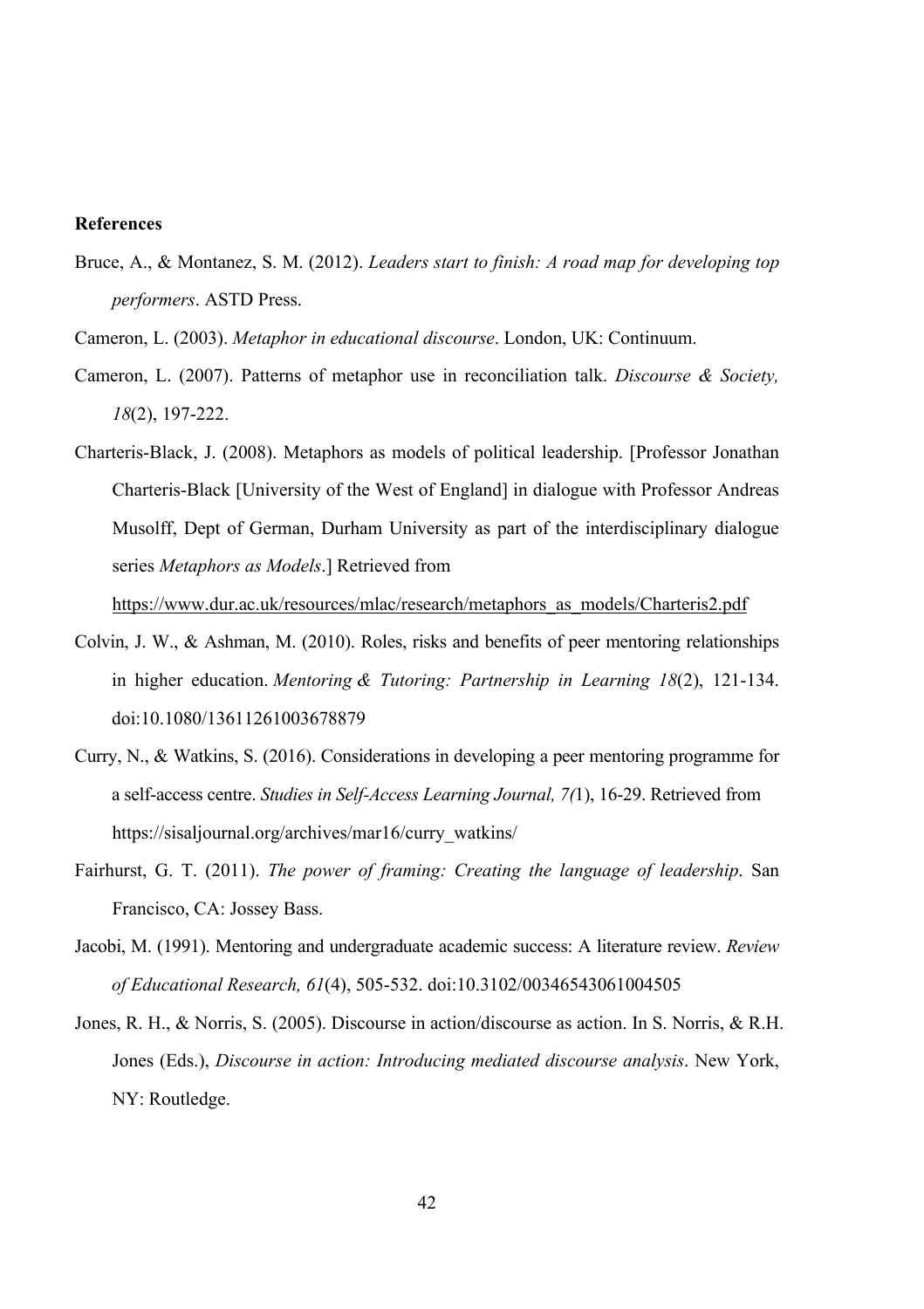- Kao, S. (2012). Peer advising as a means to facilitate language learning. In J. Mynard & L. Carson (Eds.), *Advising in language learning: Dialogue, tools and context,* (pp. 87-104). Harlow, UK: Pearson.
- Knight, K. (2013, December 3). Looking at communication through a leadership lens [Web log post]. Retrieved from

http://blog.tesol.org/looking-at-communication-through-a-leadership-lens/

Knight, K. (2015). *Analysing the discourses of leadership as a basis for developing leadership communication skills in a second or foreign language* (Doctoral dissertation). Macquarie University, Sydney, Australia. Retrieved from

http://www.researchonline.mq.edu.au/vital/access/manager/Repository/mq:42732

Knight, K. (2016, October 4). Leadership and learner autonomy for achieving your dreams [Web log post]. Retrieved from

http://blog.tesol.org/leadership-and-learner-autonomy-for-achieving-your-dreams/

- Knight, K. (2017a). *Leadership development for KUIS students: Consulting programs in the KUIS SALC* [Unpublished PowerPoint presentation, SALC Advisory Board Meeting]. Chiba, Japan: KUIS.
- Knight, K. (2017b). Conceptualizing leadership development in the KUIS SALC. *Studies in Self-Access Learning Journal, 8(*4), 294-304.
- Knight, K. (2017c). Exploring leadership conceptualizations in semi-structured interviews from multiple perspectives. In C. Ilie, & S. Schnurr (Eds.), *Challenging leadership stereotypes through discourse: Power, management, and gender* (pp. 119-145). Singapore: Springer.
- Knight, K. (2017d, April 25). Leadership research in the west for students in the east [Web log post]. Retrieved from

http://blog.tesol.org/leadership-research-in-the-west-for-students-in-the-east/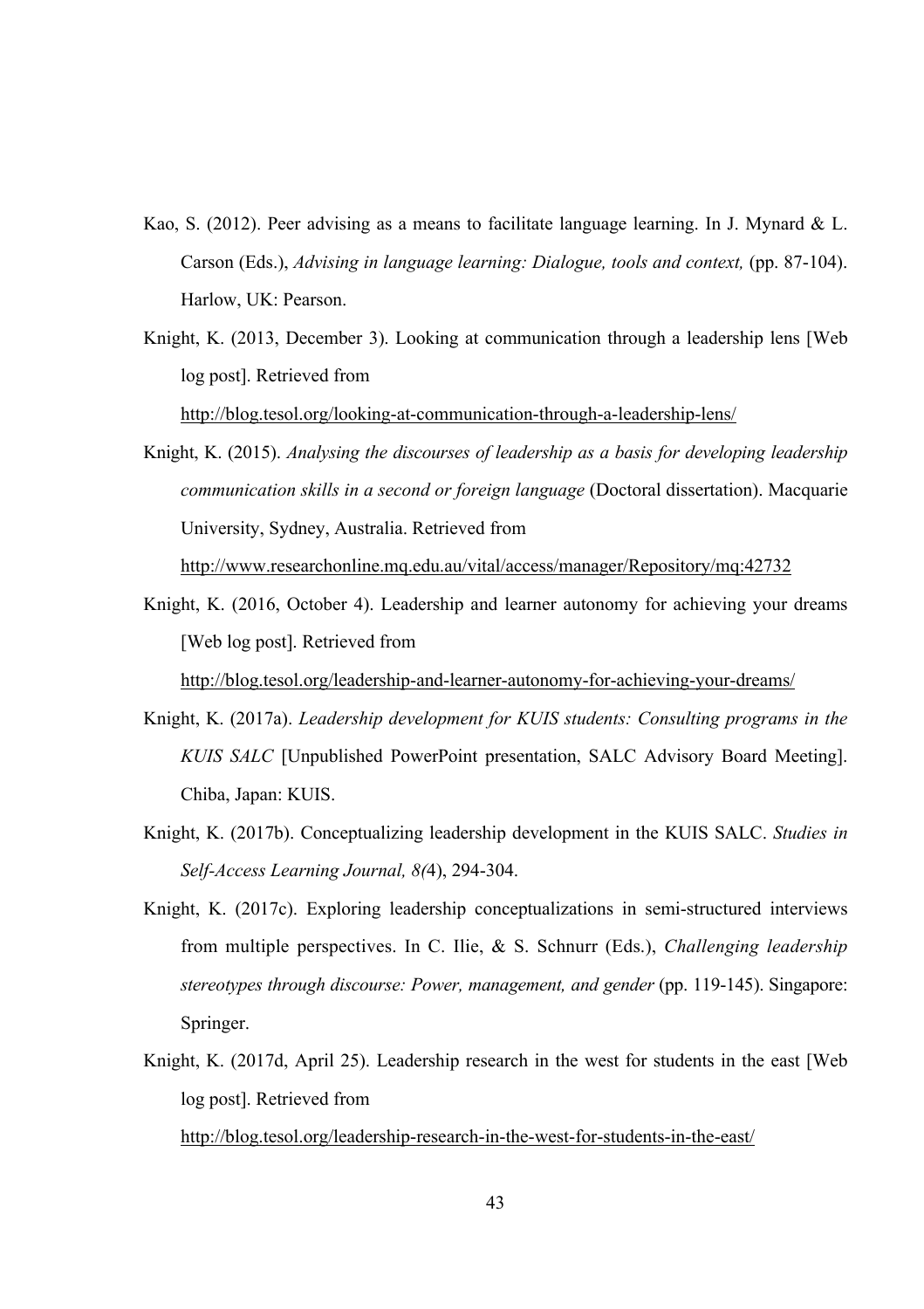- Knight, K., & Candlin, C. N. (2015). Leadership discourse as basis and means for developing L2 students into future leaders. In P. Shrestha (Ed.), *Current developments in English for academic and specific purposes: Local innovations and global perspectives* (pp. 27-50). Reading, UK: Garnet
- Knight, K., & Murphey, T. (2017). Soft assembling project-based learning and leadership in Japan. *TESL-EJ, 21*(1), 1-12.
- Knight, K., & Mynard, J. (2018). *Language learner autonomy and student leadership within and beyond the classroom: How do SALC student leaders conceptualize leadership?*  [Unpublished PowerPoint presentation, RILS research-grant meeting], Chiba, Japan: KUIS.
- Kubota, R. (2018). *Integrating problem-posing pedagogy in critical content-based instruction*. [PowerPoint presentation, workshop], Chiba, Japan: KUIS.
- Mynard, J., & Almarzouqi, I. (2006). Investigating peer tutoring. *ELT Journal, 60*(1), 13-22. doi:10.1093/elt/cci077
- Nohria, N., & Khurana, R. (2010). Advancing leadership theory and practice. In N. Nohria, & R. Khurana (Eds.), *Handbook of leadership theory and practice: A Harvard Business School centennial colloquium* (pp. 3-25)*.* Boston, MA: Harvard Business Press.
- Scollon, R. (2001). *Mediated discourse: The nexus of practice*. New York, NY: Routledge.
- Scollon, R. & Scollon, S. (2004). *Nexus analysis: Discourse and the emerging internet*. New York, NY: Routledge.
- Stawiski, S. Sass, M., & Grunhaus Belzer, R. (2016). *Building the case for executive coaching* [White paper]. Center for Creative Leadership.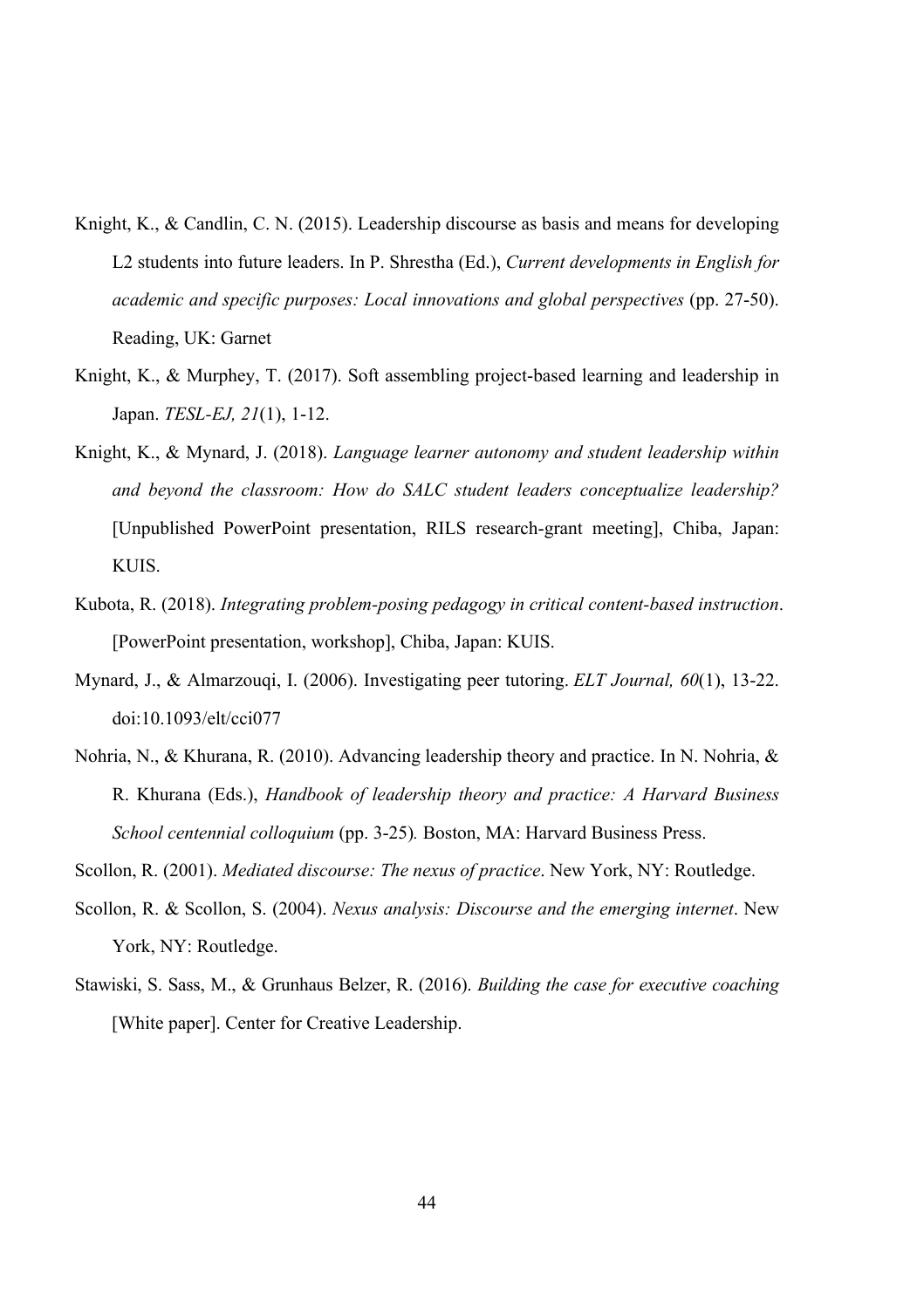#### **About the Authors**

Dr. Kevin Knight (Ph.D. Linguistics, M.B.A. Business Administration, M.P.I.A. Pacific International Affairs) is an Associate Professor in the Department of International Communication (International Business Career major) of Kanda University of International Studies (KUIS). His research and leadership development activities at KUIS and TESOL International Association are listed

at: https://leadershipconnectionproject.wordpress.com/ and https://researchmap.jp/7000015200/ ?lang=english.

Dr. Jo Mynard (Ed.D. TEFL; M.Phil., Applied Linguistics) is a Professor in the English department and Director of the Self-Access Learning Center (SALC) at Kanda University of International Studies (KUIS). She is also the Director of Research Institute for Learner Autonomy Education (RILAE) at KUIS. Her research interests include learner autonomy, self-access learning, advising and the psychology of language learning.

https://researchmap.jp/10111973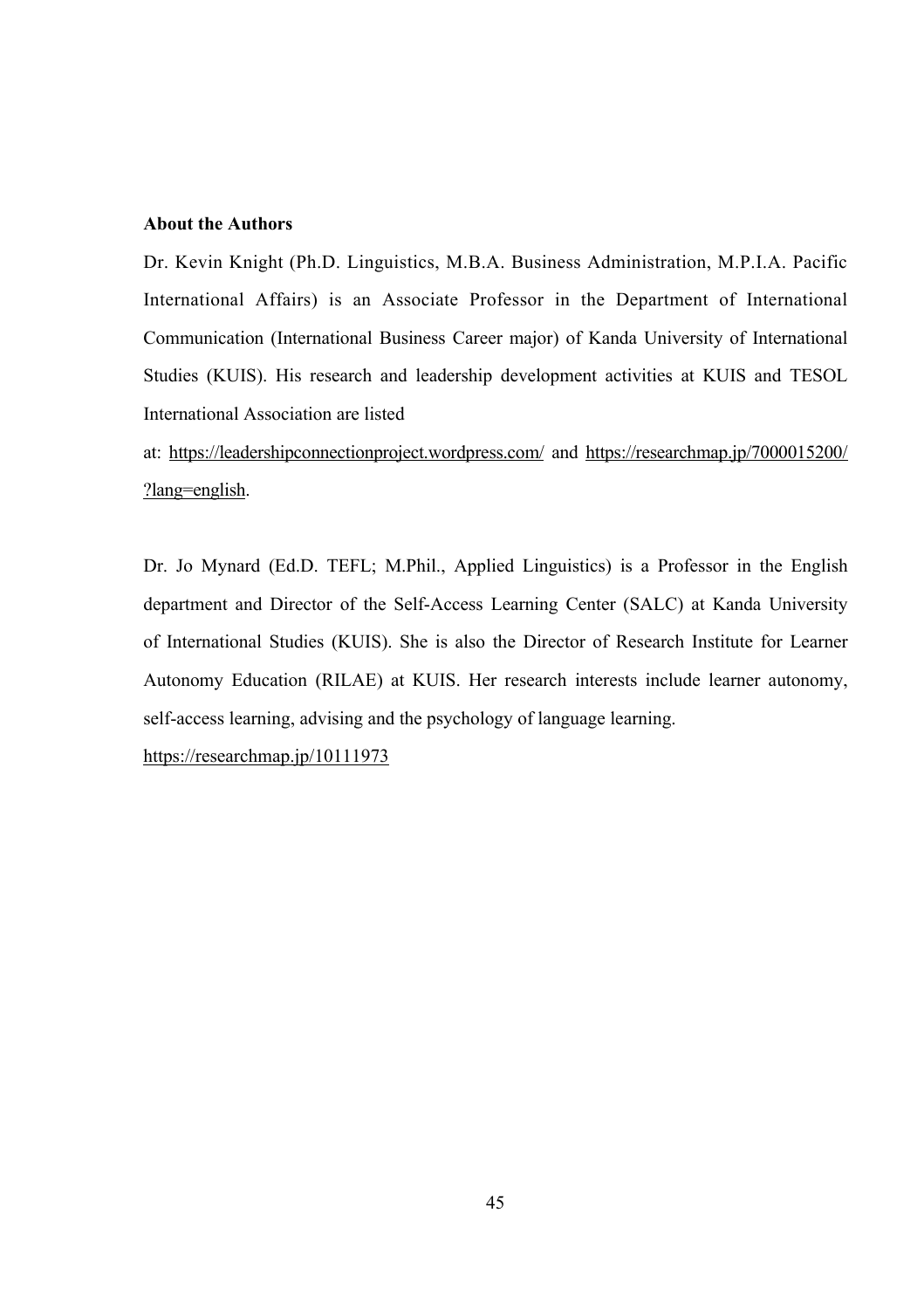#### **Appendix**

*Consider a time that you strategically and successfully used communication as a SALC peer advisor to achieve a specific goal. I am interested in your story of that event (i.e., your personal account/narrative of that event).*

# **Narrative of PA 1**

I could know give a student specific advice. I think it was me because I had a tendency to agree with the student's problems and I was a bit confused how I could deepen the problem to solve them together. The student though I gave him a lot of information to solve his problems and he did not expected that I asked him a lot of questions to let him think about it. It was my first experience as a peer advisor, so I put a lot of pressure on myself in order to find best solutions for him. Advising is not working for the students. It is working together to find best solutions. I think it is different perceptions of the opportunity or problem. I told the students speak casually so that we could continue talking comfortably. At first, they were a bit nervous about talking with me but in the end of the session, we could close the distance between our hearts. I would like to try to show or recommend resources by touring the SALC to the students if they hope because I think it reduces their pressure to talk with me at the table.

## **Narrative of PA 2**

Improve speaking skill. He wanted to know how I improved speaking and he expected me to share my experience. I expected myself to share my experiences but also find out the best learning style for him. My basic message was that make a small change little by little. Students are always rush to get result but I always tell them that studying is hard to measure so it take time to see improvement. Comparison in me freshman and me in sophomore. The improvement made me credible. Funny story, giving example. He understood what I want to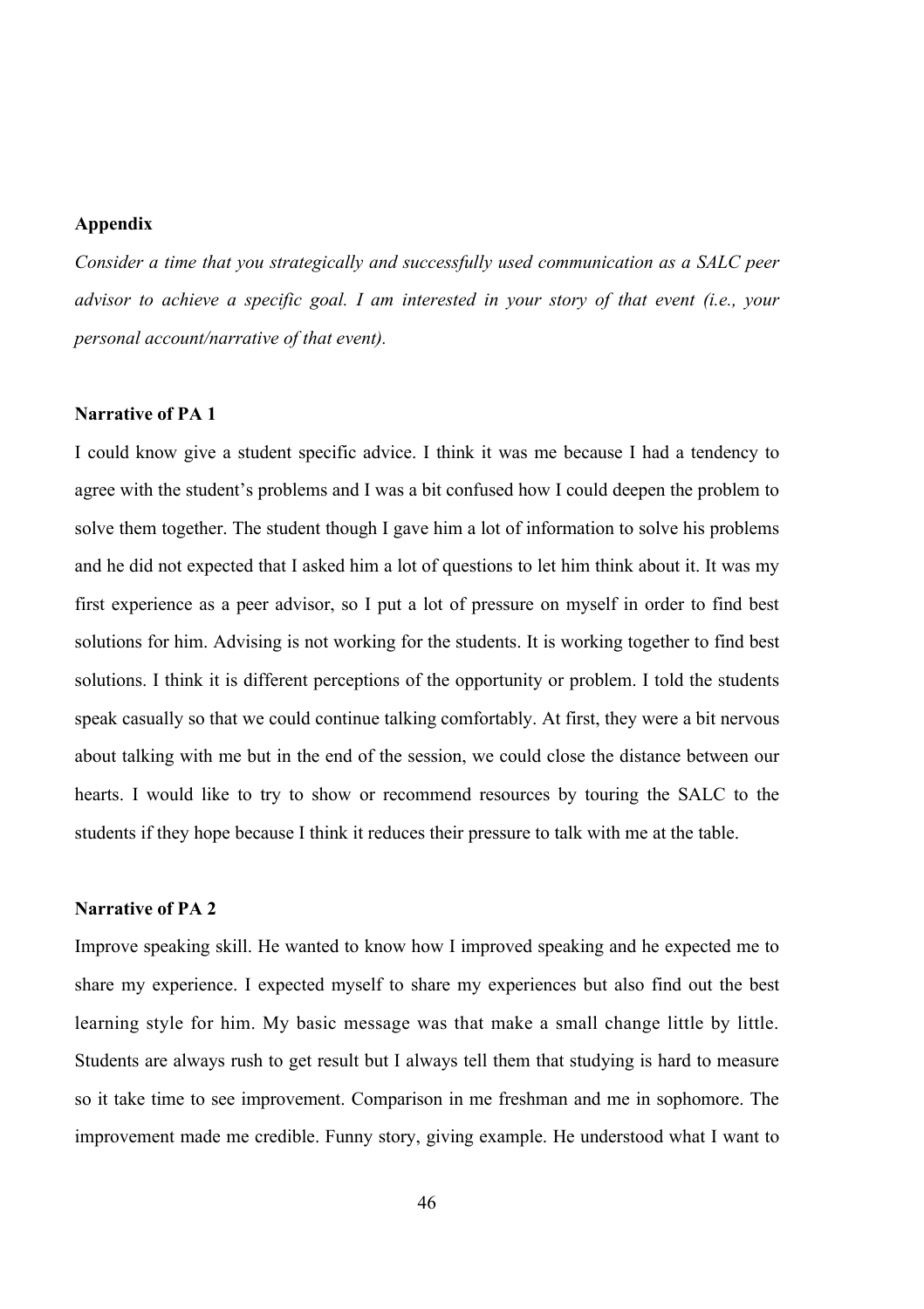tell. He chose to get used to speak English to improve speaking. I would suggest him to be my language partner and improve speaking together

#### **Narrative of PA 3**

Talk with an student who wanted to improve and enhance her score on TOEFL exam. Freshman student from the English department, her name is… She wanted to know techniques to enhance her TOEFL score. Also, she was interested in studying abroad so she wanted get information about it and raise her motivation because she was very busy on her not only studying but also part-time job. Because she seemed to be busy, I wanted to reconsider and make a time-schedule together by finding her real problem. Concerning TOEFL, I wanted to ask her how she studies herself. Because she seemed to be happy to make her schedule together, I was also very satisfied! Different perceptions of the opportunity or problem. Explaining real story that I tried or experience with sense of humor. An advisee said to me "Thank you," and she could raise her score on TOEFL exam. Talking with a little humor is important for us to create comfortable and easy to talk environment. In that time, I didn't ask her how long she works in a week. I may tell her to keep balance between studying and working.

#### **Narrative of PA 4**

To listen advisee's problem. Sometimes, it is difficult. I tended to talk about my case. Students. I could improve my communication and advising skills and they could solve their problems. I could know how to listen and ask their problems. I could know many strategies. First, the job was to support students. However, I know it is not only for advisees but also us. I could get many benefits. Different perceptions of the opportunity or problem. Nonverbal communication, agree. I thought people wanted to listen their problems and be agreed with